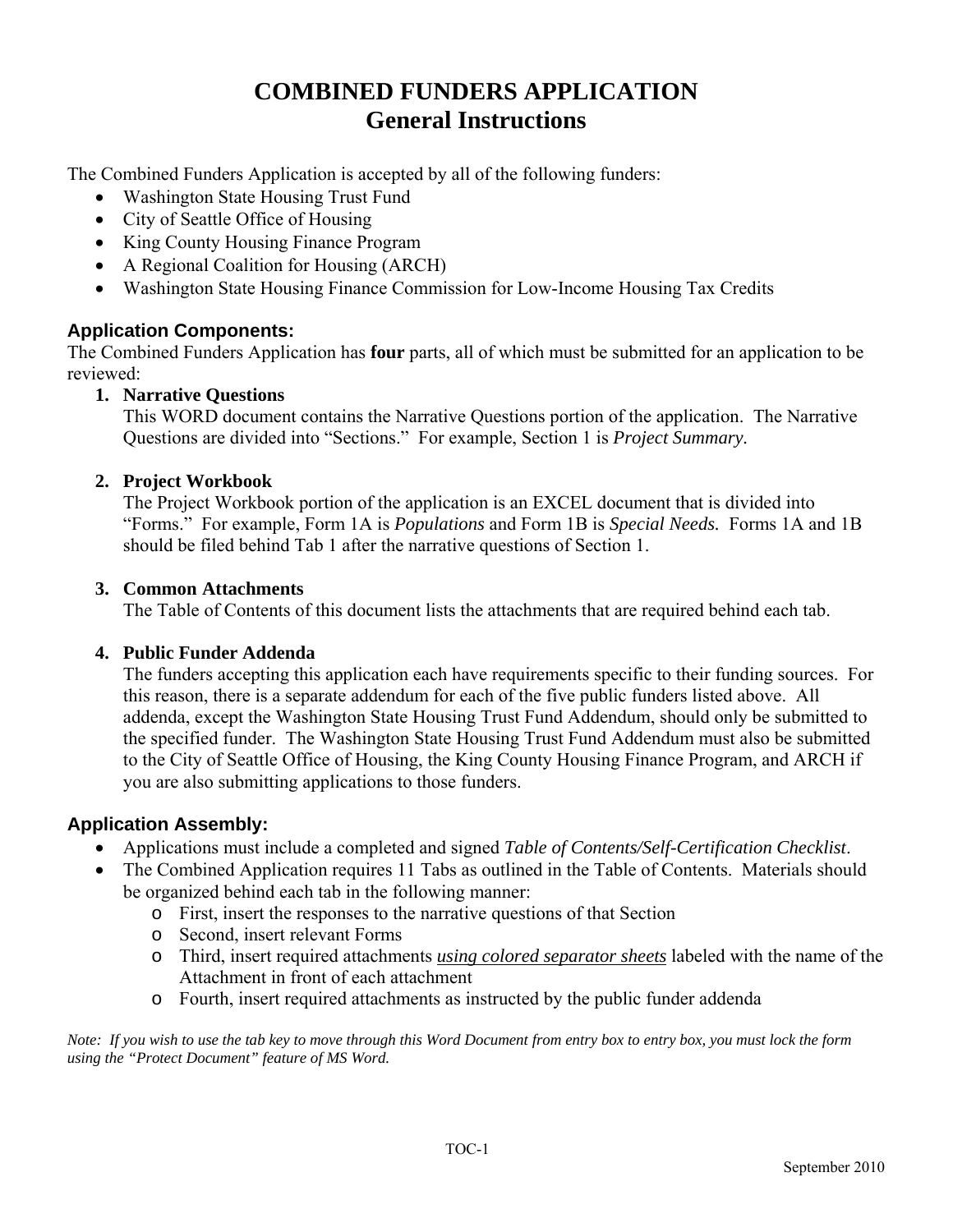## **Combined Funders Application Table of Contents/Self-Certification Checklist**

|                                                                                                                            | <b>Tab 1: Project Summary</b> |                               |  |
|----------------------------------------------------------------------------------------------------------------------------|-------------------------------|-------------------------------|--|
| <b>Section 1</b><br><b>Project Summary</b><br>Population<br>Form 1A<br><b>Special Needs</b><br>Form 1B<br>Form 1C<br>Units |                               |                               |  |
|                                                                                                                            |                               |                               |  |
|                                                                                                                            |                               |                               |  |
|                                                                                                                            |                               |                               |  |
|                                                                                                                            | Form 1D                       | <b>Square Footage Summary</b> |  |

|                                                     | <b>Tab 2: Project Description</b>    |  |
|-----------------------------------------------------|--------------------------------------|--|
| <b>Project Description</b><br><b>Section 2</b>      |                                      |  |
|                                                     | <b>Evergreen Checklist</b><br>Form 2 |  |
|                                                     |                                      |  |
| Documentation of Site Control<br><b>Attachments</b> |                                      |  |
| Title Report                                        |                                      |  |

|                                              | <b>Tab 3: Need &amp; Population Served</b> |                                                                |  |
|----------------------------------------------|--------------------------------------------|----------------------------------------------------------------|--|
| Need & Population Served<br><b>Section 3</b> |                                            |                                                                |  |
|                                              |                                            |                                                                |  |
| <b>Market Study</b><br><b>Attachments</b>    |                                            |                                                                |  |
| Consistency with Consolidated Plan Letter    |                                            |                                                                |  |
|                                              |                                            | Consistency with local 10-Year Plan to End Homelessness letter |  |

|                                    | <b>Tab 4: Relocation</b>                            |                                                                            |  |  |  |
|------------------------------------|-----------------------------------------------------|----------------------------------------------------------------------------|--|--|--|
|                                    | Relocation<br><b>Section 4</b>                      |                                                                            |  |  |  |
| <b>Relocation Budget</b><br>Form 4 |                                                     |                                                                            |  |  |  |
|                                    |                                                     |                                                                            |  |  |  |
|                                    | <b>Tenant Relocation Plan</b><br><b>Attachments</b> |                                                                            |  |  |  |
|                                    |                                                     | Samples of notices re: displacement and benefits                           |  |  |  |
|                                    |                                                     | Approval letter from local government agency with jurisdiction over tenant |  |  |  |
|                                    | relocation issues                                   |                                                                            |  |  |  |

## **Tab 5: Project Schedule Form** Project Schedule

|                                                                       | <b>Tab 6: Development Budgets</b> |  |  |
|-----------------------------------------------------------------------|-----------------------------------|--|--|
| <b>Residential Development Budget</b><br>Form 6A                      |                                   |  |  |
| Non-Residential Development Budget<br>Form 6B                         |                                   |  |  |
| Development Budget Narrative<br>Form 6C                               |                                   |  |  |
| <b>LIHTC Budget</b><br>Form 6D<br><b>LIHTC</b> Calculation<br>Form 6E |                                   |  |  |
|                                                                       |                                   |  |  |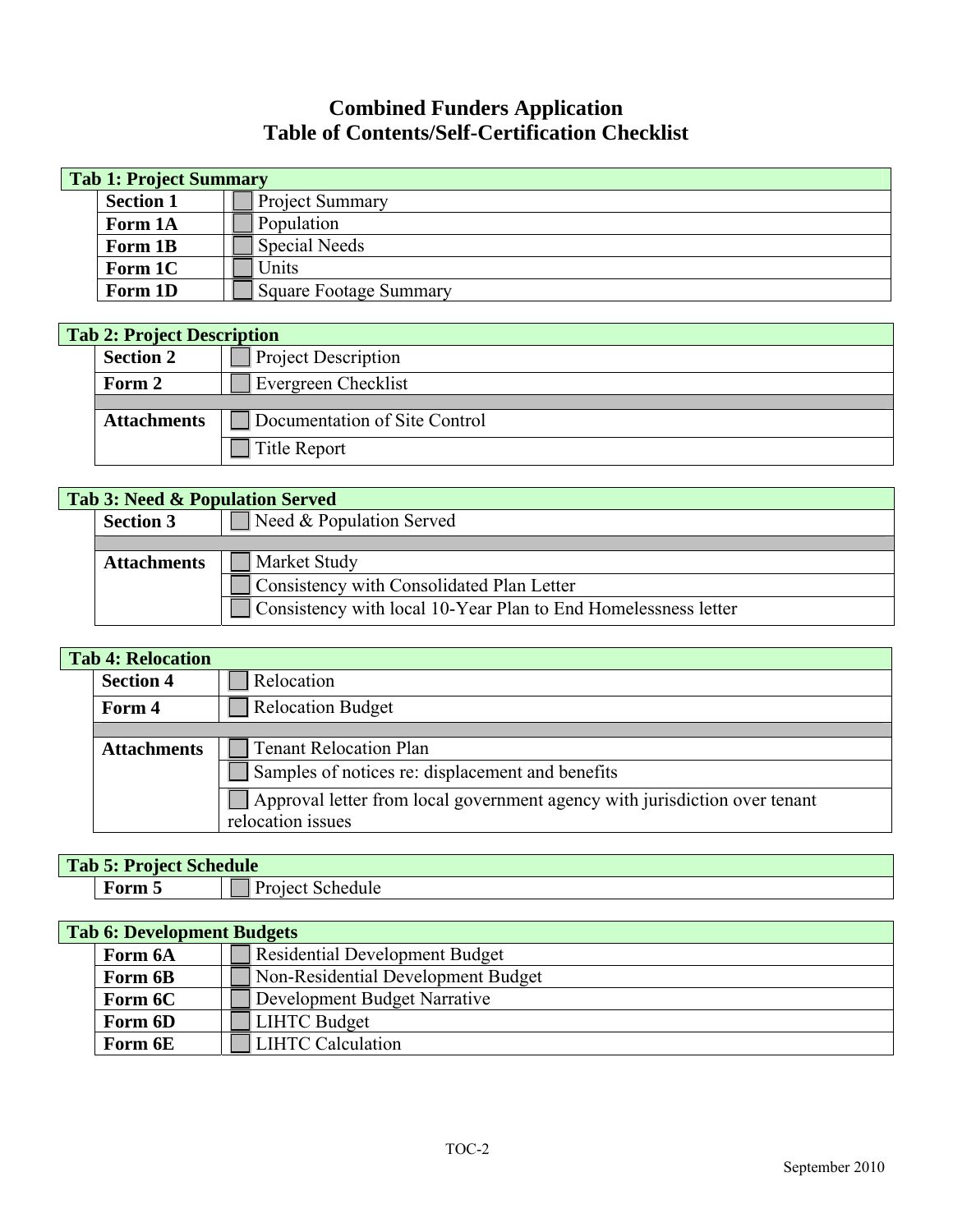|                                                  | <b>Tab 7: Project Financing</b> |                                                                      |  |  |  |
|--------------------------------------------------|---------------------------------|----------------------------------------------------------------------|--|--|--|
|                                                  | <b>Section 7</b>                | <b>Project Financing</b>                                             |  |  |  |
| <b>Financing Sources</b><br>Form 7               |                                 |                                                                      |  |  |  |
|                                                  |                                 |                                                                      |  |  |  |
| Funding commitment letters<br><b>Attachments</b> |                                 |                                                                      |  |  |  |
|                                                  |                                 | <b>LIHTC Projects:</b> Discussion of status of investor negotiations |  |  |  |

|                                                                                                                                 | <b>Tab 8: Project Operations</b> |                       |  |
|---------------------------------------------------------------------------------------------------------------------------------|----------------------------------|-----------------------|--|
|                                                                                                                                 | Form 8A                          | <b>Proposed Rents</b> |  |
| Operating and Service Sources<br>Form 8B<br><b>Operating Pro Forma</b><br>Form 8C<br><b>Operating Budget Details</b><br>Form 8D |                                  |                       |  |
|                                                                                                                                 |                                  |                       |  |
|                                                                                                                                 |                                  |                       |  |
|                                                                                                                                 |                                  |                       |  |
| Documentation of utility allowance calculations and schedule<br><b>Attachments</b>                                              |                                  |                       |  |

|                    | <b>Tab 9: Development Team</b>                                                                                                                                         |  |  |  |
|--------------------|------------------------------------------------------------------------------------------------------------------------------------------------------------------------|--|--|--|
| <b>Section 9</b>   | Project Team                                                                                                                                                           |  |  |  |
| Form 9A            | <b>Contact List</b>                                                                                                                                                    |  |  |  |
| Form 9B            | Sponsor Experience                                                                                                                                                     |  |  |  |
| Form 9C            | Development Consultant Experience                                                                                                                                      |  |  |  |
| Form 9D            | <b>Property Manager Experience</b>                                                                                                                                     |  |  |  |
|                    |                                                                                                                                                                        |  |  |  |
| <b>Attachments</b> | Development consultant agreement                                                                                                                                       |  |  |  |
|                    | Signed board resolution authorizing application submittal (if applicable)                                                                                              |  |  |  |
|                    | Secretary of State certification of existence (RCW 24.03)                                                                                                              |  |  |  |
|                    | The following are required only if your organization did not receive a public funding<br>award in the preceding year or if there have been changes in staffing/status: |  |  |  |
|                    | Board Composition list (if applicable)                                                                                                                                 |  |  |  |
|                    | Resumes of development team members                                                                                                                                    |  |  |  |
|                    | Resumes of property management team members                                                                                                                            |  |  |  |
|                    | $501(c)$ 3 letter of determination from IRS (if applicable)                                                                                                            |  |  |  |

## **Tab 10: Services**

**Note:** WSHFC does not require the items under this tab to be completed unless the Project has committed to providing homeless units.

| <b>Section 10</b>  | Services                            |
|--------------------|-------------------------------------|
| Form 10A           | Service Personnel Budget            |
| Form 10            | <b>Total Services Budget</b>        |
|                    |                                     |
| <b>Attachments</b> | Memorandum of Understanding         |
|                    | Services funding commitment letters |

| Tab 11: LIHTC Scoring |      |                                                                                        |
|-----------------------|------|----------------------------------------------------------------------------------------|
|                       | Form | <b>LIHTC Scoring Synopsis (required only if project includes Tax Credit financing)</b> |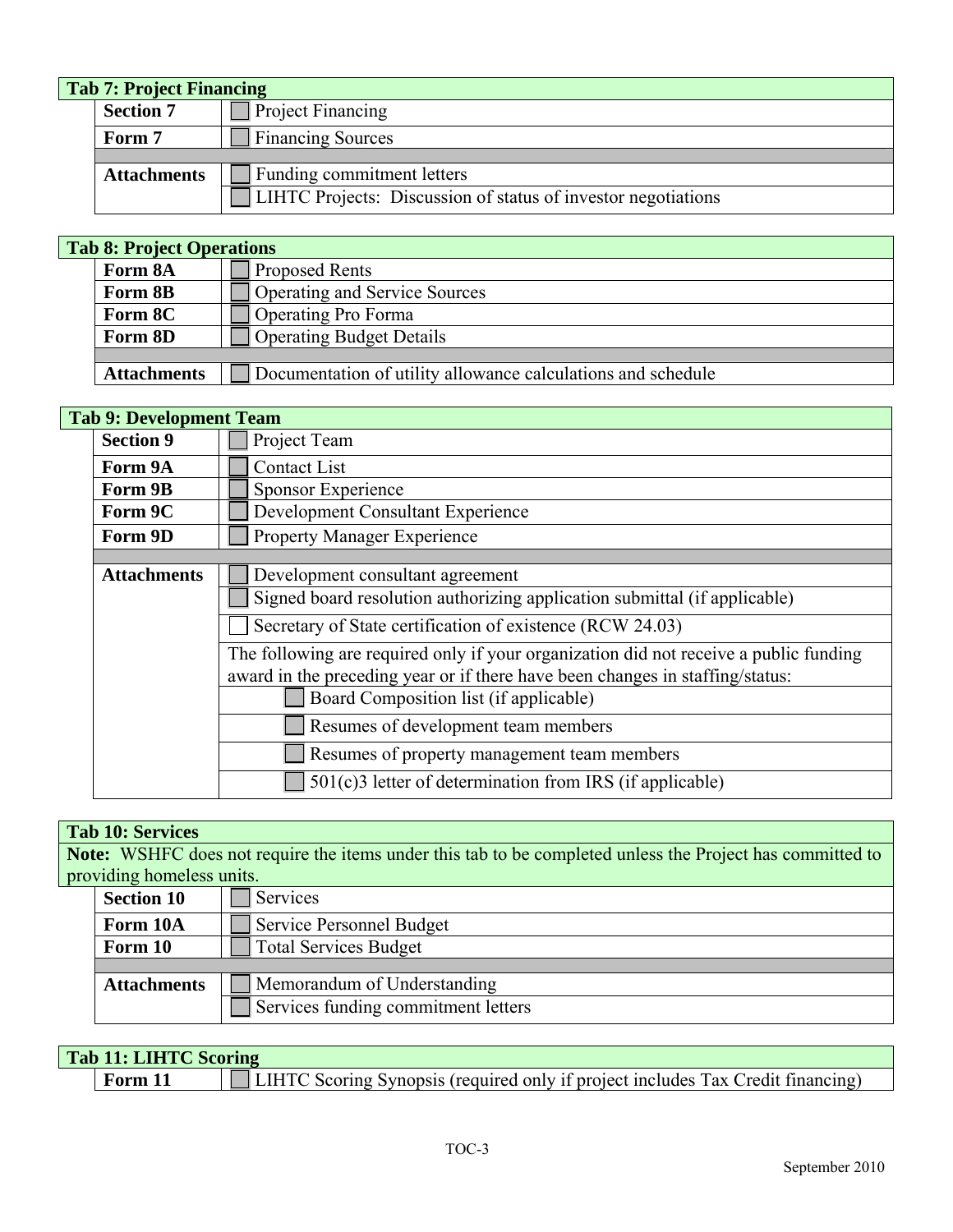If any item listed above is not checked or is not applicable to your project, please reference the specific document and provide an explanation here:

Overwrite this text with your answer

|                                                                                                                                                                                                                                             | <b>Self-Certification of Threshold Requirements</b> |  |  |  |
|---------------------------------------------------------------------------------------------------------------------------------------------------------------------------------------------------------------------------------------------|-----------------------------------------------------|--|--|--|
| I, Name, Title (Authorized Official) of Sponsor Organization acknowledge that I have completed<br>the self-certified threshold checklist and that all the required documentation necessary to review<br>this application has been included. |                                                     |  |  |  |
| <b>ORIGINAL SIGNATURE OF AUTHORIZED OFFICIAL</b>                                                                                                                                                                                            |                                                     |  |  |  |
| Signature:                                                                                                                                                                                                                                  | <b>Title:</b>                                       |  |  |  |
| Name:                                                                                                                                                                                                                                       | Date:                                               |  |  |  |
| <b>Organization:</b>                                                                                                                                                                                                                        | Project:                                            |  |  |  |
|                                                                                                                                                                                                                                             |                                                     |  |  |  |

# **INSERT THE PUBLIC FUNDER ADDENDUM CHECKLIST AFTER THIS PAGE**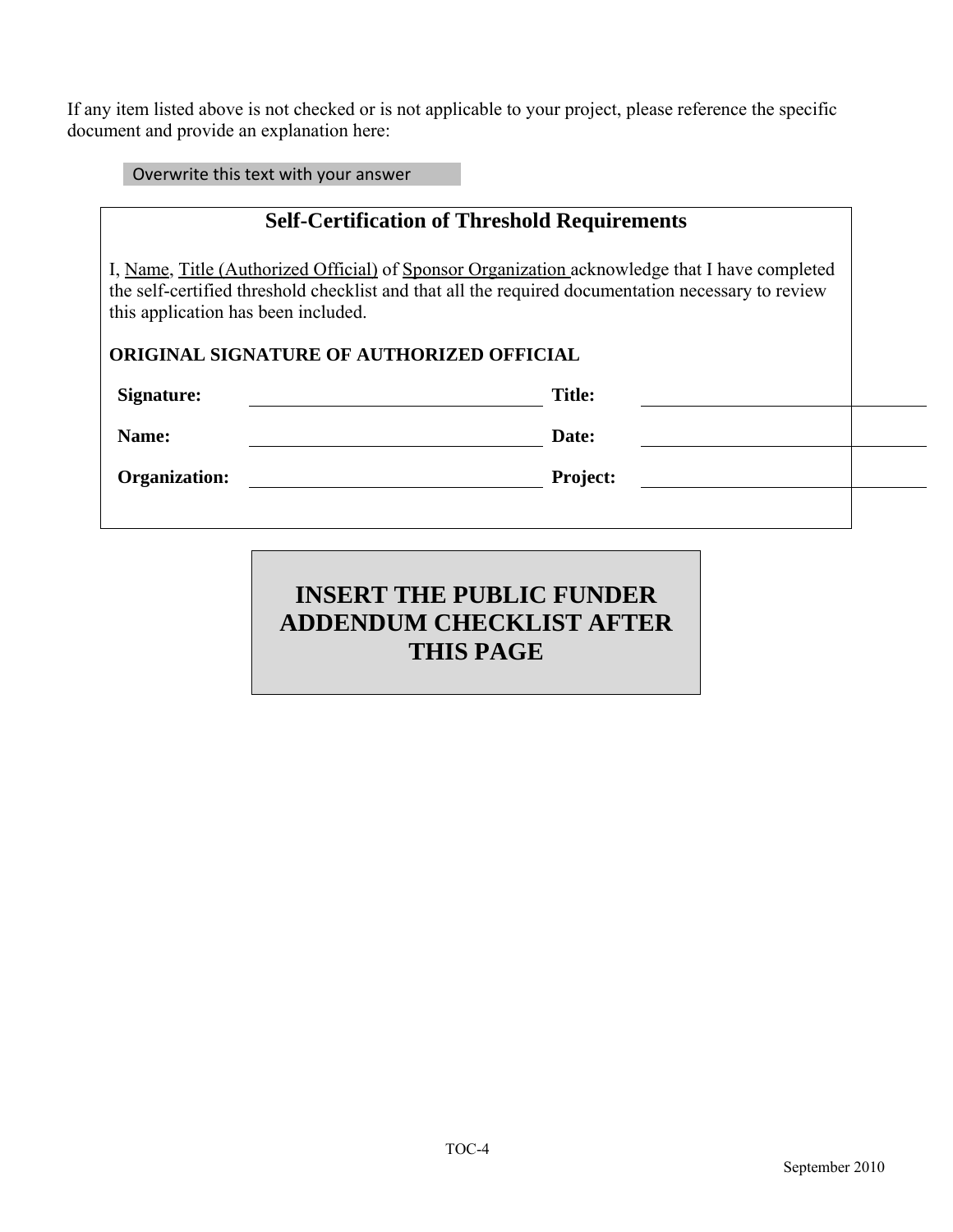## SECTION 1 Project Summary

|    | 1. Project Sponsor Information                                                                              |                                                                                                                                                                                                                                                                                     |                    |  |  |
|----|-------------------------------------------------------------------------------------------------------------|-------------------------------------------------------------------------------------------------------------------------------------------------------------------------------------------------------------------------------------------------------------------------------------|--------------------|--|--|
|    | Sponsor Organization:                                                                                       |                                                                                                                                                                                                                                                                                     |                    |  |  |
|    | <b>Organization Address:</b>                                                                                |                                                                                                                                                                                                                                                                                     |                    |  |  |
|    | City and Zip Code:                                                                                          | County:                                                                                                                                                                                                                                                                             |                    |  |  |
|    | Federal Tax ID Number:                                                                                      | <u> 1989 - Johann Stoff, fransk politik (d. 1989)</u>                                                                                                                                                                                                                               |                    |  |  |
|    | Unified Business Identifier:                                                                                |                                                                                                                                                                                                                                                                                     |                    |  |  |
|    | <b>Executive Director</b><br>/President/CEO:                                                                | and the control of the control of the control of the control of the control of the control of the control of the                                                                                                                                                                    |                    |  |  |
|    | Phone:                                                                                                      | $\frac{1}{2}$ Fax:                                                                                                                                                                                                                                                                  |                    |  |  |
|    | Email:                                                                                                      |                                                                                                                                                                                                                                                                                     |                    |  |  |
|    | Project Contact Person:                                                                                     | <u> 1989 - Johann Stoff, deutscher Stoffen und der Stoffen und der Stoffen und der Stoffen und der Stoffen und der</u>                                                                                                                                                              |                    |  |  |
|    | Phone:                                                                                                      | $\frac{1}{2}$ Fax:                                                                                                                                                                                                                                                                  |                    |  |  |
|    | Email:                                                                                                      |                                                                                                                                                                                                                                                                                     |                    |  |  |
| 2. |                                                                                                             | <b>Development Consultant (if applicable)</b>                                                                                                                                                                                                                                       |                    |  |  |
|    | Organization Name:                                                                                          | <u> 1989 - Johann Stoff, deutscher Stoffen und der Stoffen und der Stoffen und der Stoffen und der Stoffen und der</u>                                                                                                                                                              |                    |  |  |
|    | Consultant Name:                                                                                            |                                                                                                                                                                                                                                                                                     |                    |  |  |
|    | Phone:                                                                                                      | $\frac{1}{2}$ Fax:                                                                                                                                                                                                                                                                  |                    |  |  |
|    | Email:                                                                                                      |                                                                                                                                                                                                                                                                                     |                    |  |  |
| 3. |                                                                                                             | Will the Development Consultant serve as the primary project contact?                                                                                                                                                                                                               | $Yes \mid No \mid$ |  |  |
|    | 4. Sponsor Organization Type (check only one):<br><b>Local Government</b><br><b>Local Housing Authority</b> | Nonprofit Community, Neighborhood, State or Regional Organization<br>$\Gamma_{\text{Eddau}}$ $\Gamma_{\text{Eddau}}$ and $\Gamma_{\text{Eddau}}$ $\Gamma_{\text{Eddau}}$ $\Gamma_{\text{Eddau}}$ and $\Gamma_{\text{Eddau}}$ of $\Gamma_{\text{Eddau}}$ and $\Gamma_{\text{Eddau}}$ |                    |  |  |

- Federally-recognized Indian Tribe in the State of Washington Regional Support Network (established under RCW 77.24)
- $\overline{ }$ Other (please specify)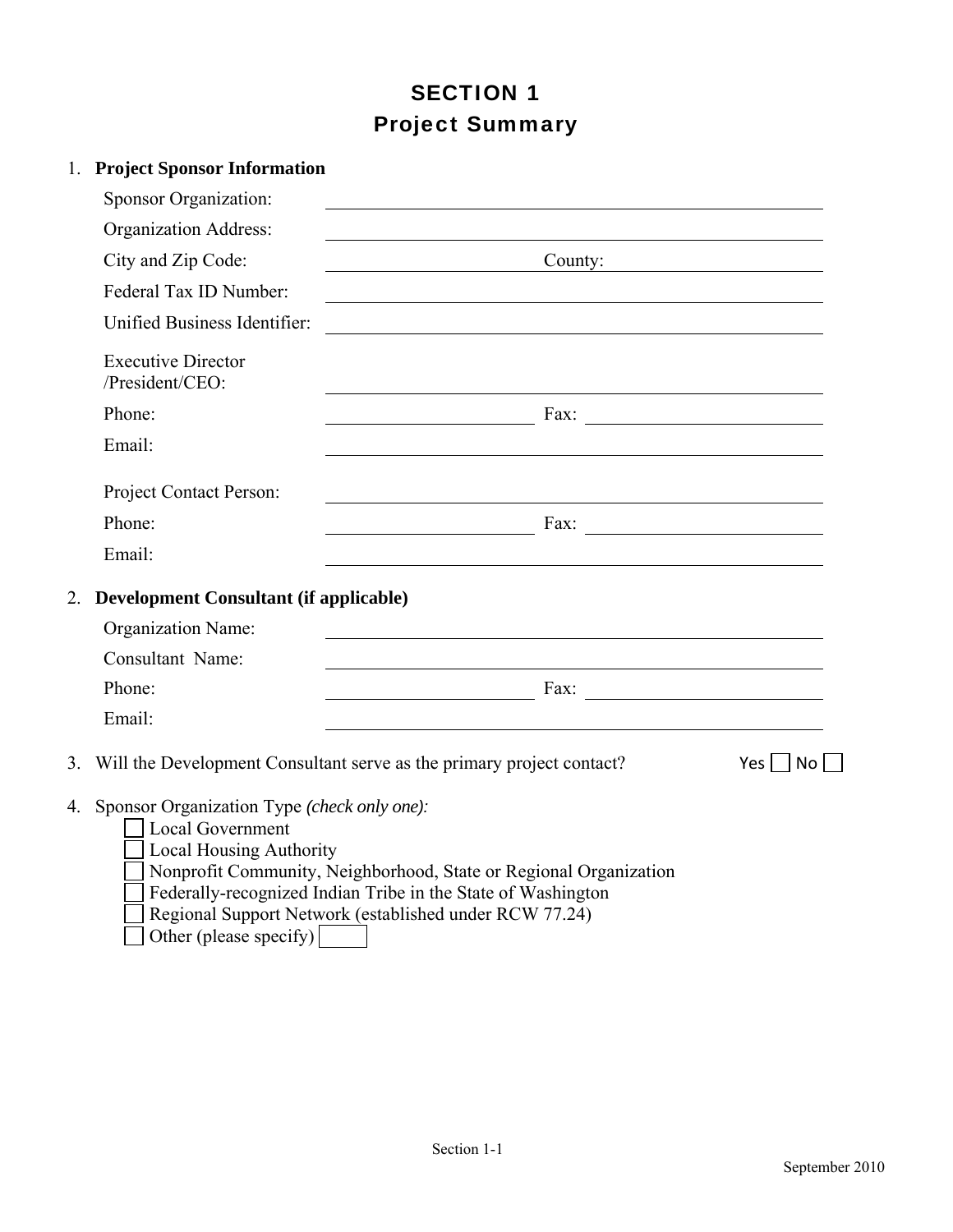## 5. **Project Name and Location**

 Owned by Sponsor Other (please specify)

|    | Project Name:                                                                                                                                                                                                                                                                                                                                                             |
|----|---------------------------------------------------------------------------------------------------------------------------------------------------------------------------------------------------------------------------------------------------------------------------------------------------------------------------------------------------------------------------|
|    | Project Address:                                                                                                                                                                                                                                                                                                                                                          |
|    | City and Zip Code:<br>County:                                                                                                                                                                                                                                                                                                                                             |
|    | Project Tax Parcel:                                                                                                                                                                                                                                                                                                                                                       |
|    | Legislative District (State):                                                                                                                                                                                                                                                                                                                                             |
|    | Congressional District (Federal):                                                                                                                                                                                                                                                                                                                                         |
|    | Census Tract:                                                                                                                                                                                                                                                                                                                                                             |
|    | Name of Ownership Entity:                                                                                                                                                                                                                                                                                                                                                 |
| 6. | Rental Project Activity Type (check all that apply):<br>Acquisition<br>Rehabilitation<br>Rehab or Adaptive Reuse of an Existing Building (not currently residential)<br>Redevelopment<br>Mobile Home Park Preservation<br>New Construction<br><b>HUD/USDA</b> Preservation<br><b>Expiring Tax Credit Property</b><br>Mixed Use (please explain)<br>Other (please specify) |
| 7. | Proposed Ownership Structure (check all that apply)<br>Nonprofit<br>Limited Liability Corporation (LLC)<br>Limited Liability Partnership (LLP)<br>Limited Partnership<br>Local Unit of Government<br><b>CHDO</b><br>Nonprofit Single Asset Entity<br>Other Corporation<br>Joint Venture<br>Other, Describe:                                                               |
|    | 8. For Existing Housing Only (check one):<br>Privately Owned (see RCW 43.185.070 [2])<br><b>Publicly Owned</b>                                                                                                                                                                                                                                                            |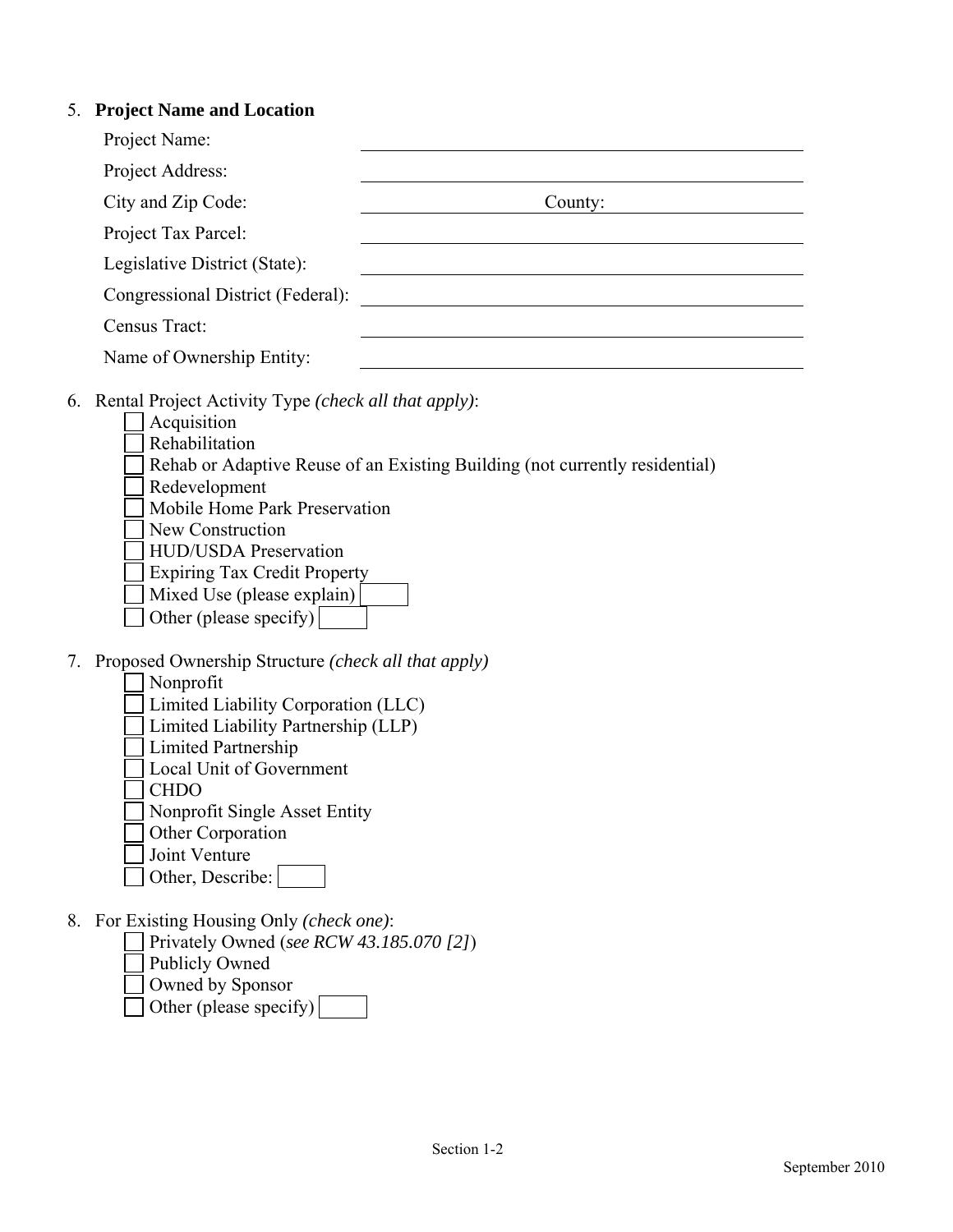| <b>Rental Assistance</b>                                                                                                                                                                                                                                                  |                      |
|---------------------------------------------------------------------------------------------------------------------------------------------------------------------------------------------------------------------------------------------------------------------------|----------------------|
| 9. Are any existing low income housing units currently receiving rental assistance?                                                                                                                                                                                       | Yes     No           |
| 10. Do you have a commitment for rental assistance to housing units in the project?                                                                                                                                                                                       | $Yes \mid \text{No}$ |
| 11. If yes to either, indicate the type of rental assistance:<br>Section 8 New Construction / Substantial Rehabilitation<br><b>Section 8 Certificates</b><br>Section 8 Project-Based Assistance<br>Rural Development (RD) 515 Rental Assistance<br>Other (please specify) |                      |
| 12. Number of housing units receiving rental assistance:                                                                                                                                                                                                                  |                      |
| 13. Number of years remaining on rental assistance contract:                                                                                                                                                                                                              |                      |
| 14. Is the project currently required to restrict rents?                                                                                                                                                                                                                  | Yes     No           |
| a. If yes, what is the expiration date?                                                                                                                                                                                                                                   |                      |
| <b>Low Income Housing Tax Credits (LIHTC)</b><br>15. Does this project propose to use Low Income Housing Tax Credits?                                                                                                                                                     | $Yes \cup No$        |
| a. If yes, please select the LIHTC type below:<br>4% tax credit/bond project<br>9% competitive project                                                                                                                                                                    |                      |
| b. State the Tax Credit Factor you selected: 0.000                                                                                                                                                                                                                        |                      |
| Approximate annual credit allocation:<br>\$0                                                                                                                                                                                                                              |                      |
| d. Total points from Form $11 - LIHTC$ Scoring Synopsis: $[0]$                                                                                                                                                                                                            |                      |
| Please complete the following Excel forms and insert them behind Tab 1:                                                                                                                                                                                                   |                      |
| Form 1A, Population                                                                                                                                                                                                                                                       |                      |
| Form 1B, Special Needs                                                                                                                                                                                                                                                    |                      |
| Form 1C, Units                                                                                                                                                                                                                                                            |                      |

►Form 1D, Square Footage Summary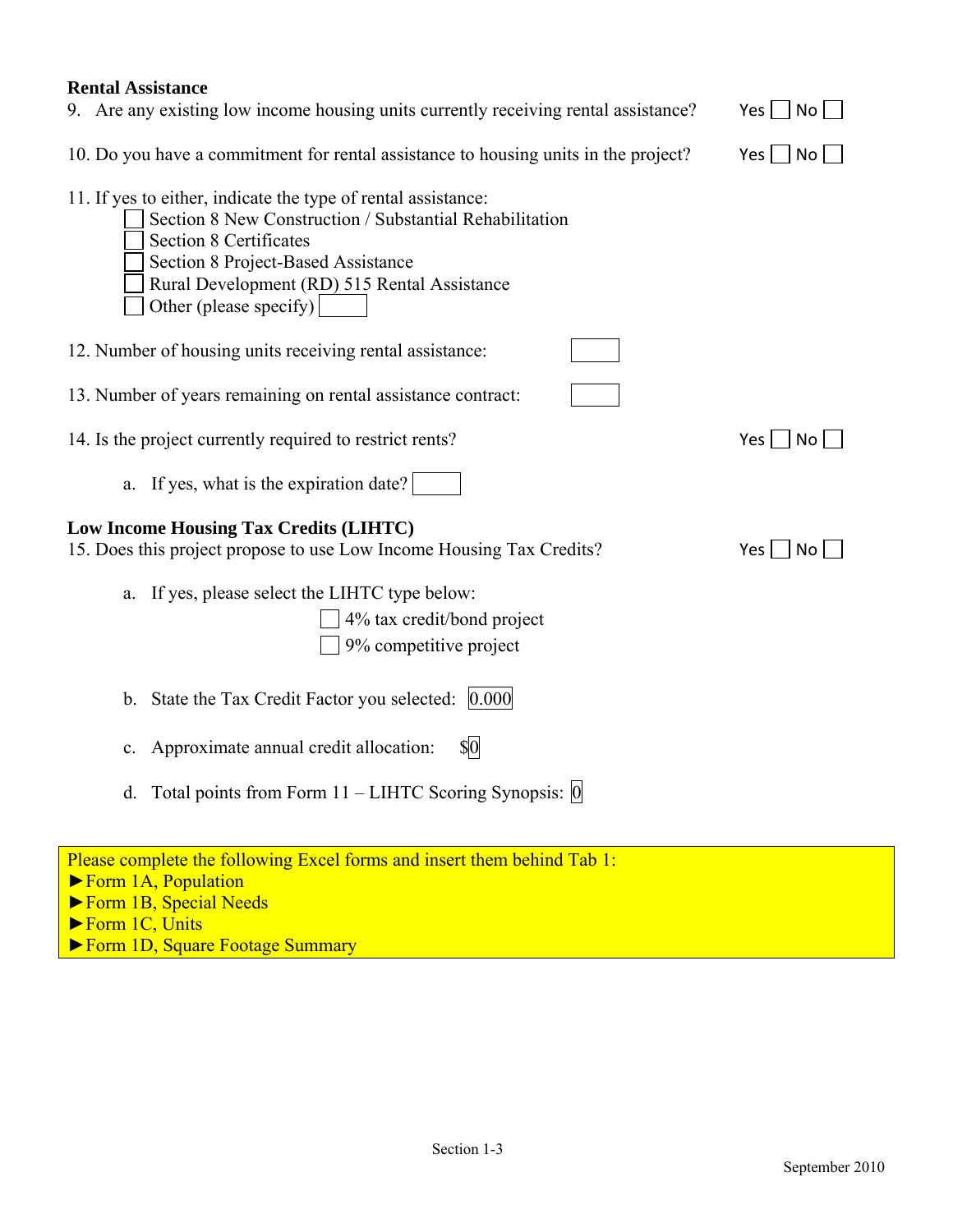## SECTION 2 PROJECT DESCRIPTION

### **PROJECT CHARACTERISTICS**

#### **Project Narrative**

1. Please provide a brief narrative summary of the proposed project. Please include location in the community, project type (new v. rehab), target population, and any unique project characteristics.

Overwrite this text with your answer

### **Project Design**

2. Provide a detailed description of the proposed design, construction, rehabilitation, and/or other improvements.

Overwrite this text with your answer

#### **On-Site Amenities**

3. Please describe any on-site amenities, including any project characteristics that address special needs of the population you intend to serve:

Overwrite this text with your answer

#### **Neighborhood/Off-Site Amenities**

4. Briefly describe the property location, neighborhood, transportation options, local services and amenities adjacent to the property. In the case of scattered site rentals, if a site has not been identified, describe the characteristics of the location being sought and document the availability of applicable sites and the timeline for obtaining site control.

Overwrite this text with your answer

#### **Potential Development Obstacles**

5. Are there any known issues or circumstances that may delay the project? Yes  $\neg$  No  $\neg$ 

a. If yes, list issues below, including an outline of steps that will be taken and the time frame needed to resolve these issues:

Overwrite this text with your answer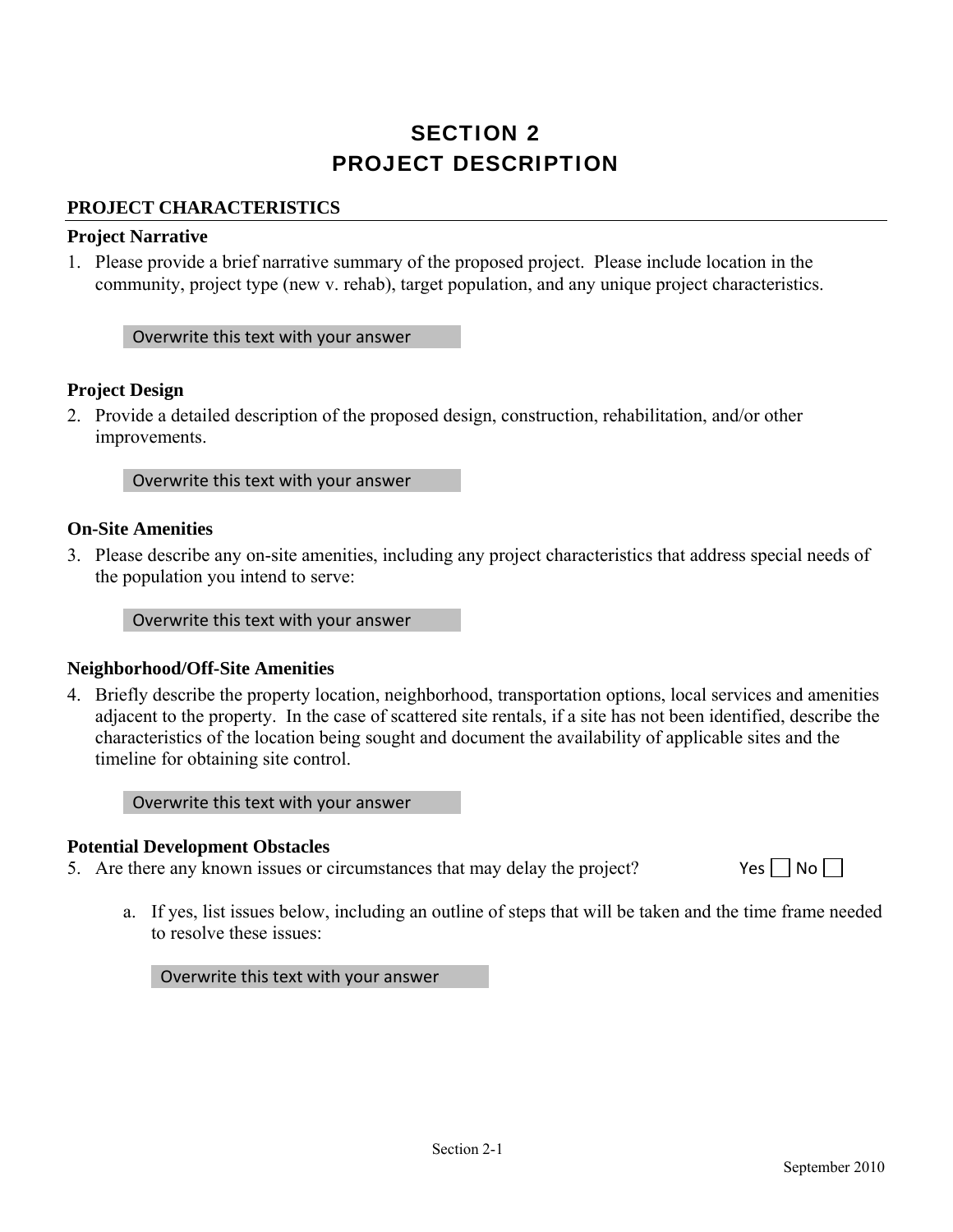| <b>Neighborhood Notification</b><br>6. Is neighborhood notification required?                                                                                 | $Yes \mid \mid No \mid$   |  |  |  |
|---------------------------------------------------------------------------------------------------------------------------------------------------------------|---------------------------|--|--|--|
| a. If yes, by which jurisdiction?                                                                                                                             |                           |  |  |  |
| 7. Has neighborhood notification taken place?                                                                                                                 | $Yes \mid No \mid$        |  |  |  |
| SITE/PARCEL CHARACTERISTICS                                                                                                                                   |                           |  |  |  |
| <b>Site Control</b><br>8. Has Site Control been established? <sup>1</sup>                                                                                     | $Yes \mid \text{No} \mid$ |  |  |  |
| 1/1/2001<br>9. Expiration date of option or purchase contract:                                                                                                |                           |  |  |  |
| 10. What is the form of Site Control?<br>Deed<br><b>Purchase Contract</b><br>Purchase Option<br>Lease<br>Lease Option<br>Other:                               |                           |  |  |  |
| 11. Are there any anticipated changes to the project's legal description? If yes, please describe.                                                            |                           |  |  |  |
| Overwrite this text with your answer                                                                                                                          |                           |  |  |  |
| 12. What is the square footage of the proposed project parcel?                                                                                                |                           |  |  |  |
| 13. Is the seller/lessor of the property a Related Party to the Sponsor<br>or Ownership Entity?                                                               | Yes  <br>  No             |  |  |  |
| a. If yes, please describe the relationship:                                                                                                                  |                           |  |  |  |
| Overwrite this text with your answer                                                                                                                          |                           |  |  |  |
| 14. Has the Sponsor or a Related Party previously owned any building<br>in the Project?<br>a. If so, please describe:<br>Overwrite this text with your answer | $Yes \mid No \mid$        |  |  |  |
|                                                                                                                                                               |                           |  |  |  |

<span id="page-8-0"></span> 1 LIHTC projects must have established site control.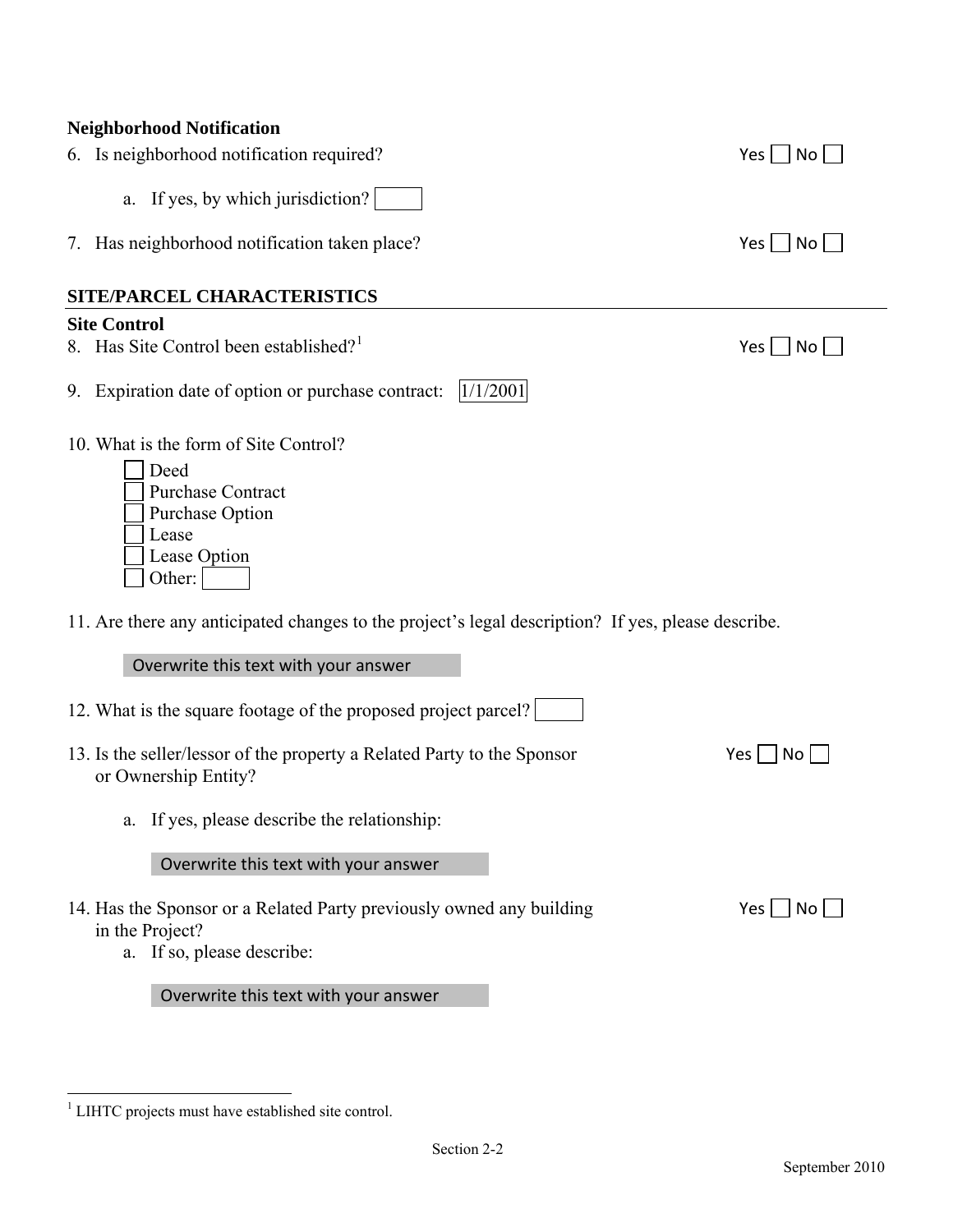15. Is the proposed project site subject to any existing encumbrances Yes  $\Box$  No  $\Box$ such as a restrictive covenant, use restriction, or regulatory agreement? a. If so, how do you plan to mitigate the encumbrance? Quit-Claim Deed Subdivision of the Property Other: **Zoning**  16. What is the current zoning of the project site? 17. Is the proposed project consistent with the zoning status of the site?  $\triangleright$  Yes  $\square$  No a. If current zoning is not consistent, please explain: Overwrite this text with your answer b. Please outline the steps that will be taken to address zoning issues and include the time frame needed to resolve these issues: Overwrite this text with your answer **Existing Structures**  18. Does the site contain existing structures? Yes No a. If yes, how many? 19. What is to be done with on-site existing structures? Demolish Rehab Nothing (does not apply/not part of this project) 20. Please provide the following information for any on-site structures to be retained as part of this project: Approx. total Sq Footage Number of Building(s) Date building built Number of Stories 21. Please give a brief description of the condition of the buildings to be rehabilitated: Overwrite this text with your answer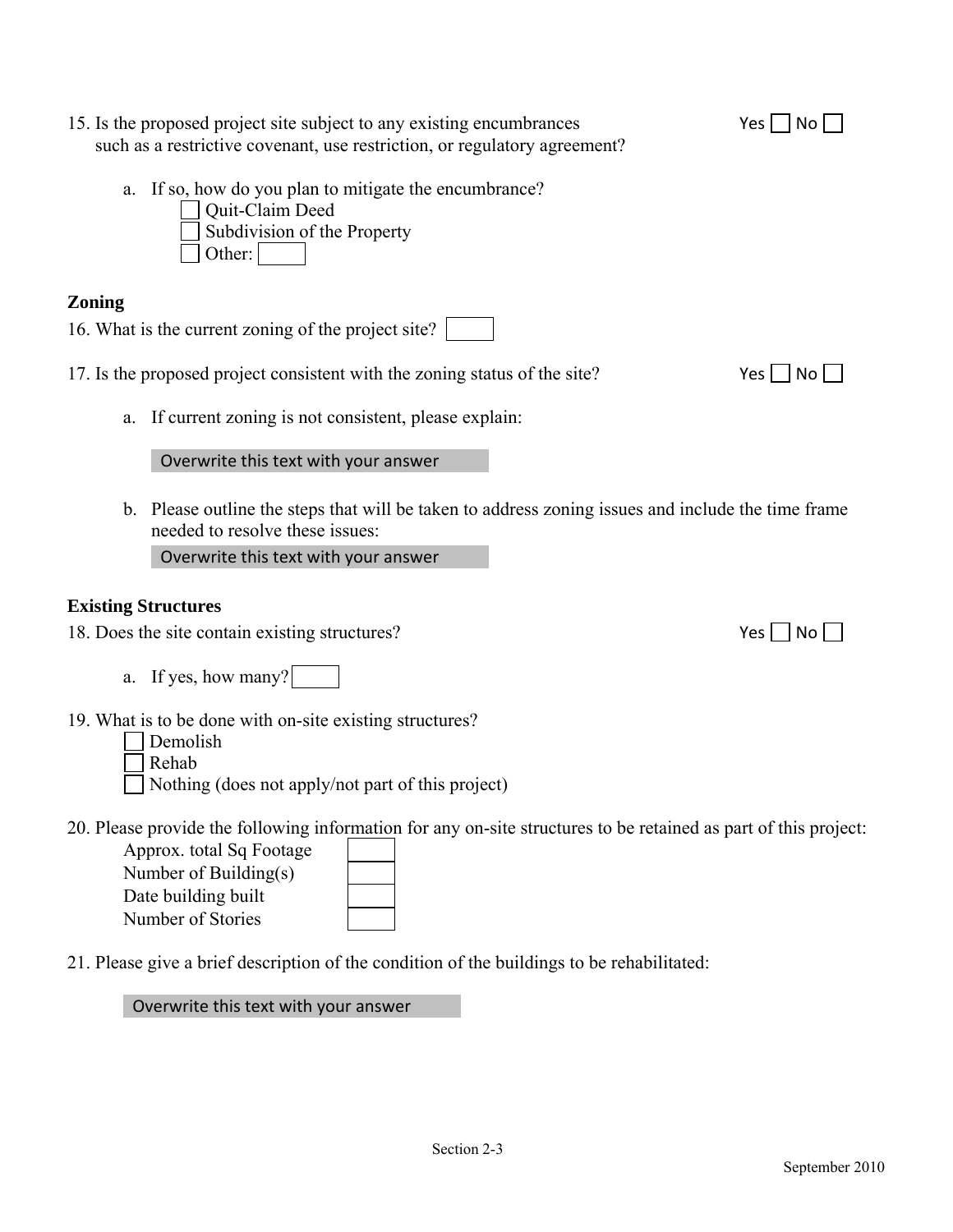### **Historical Elements**

22. Are any on-site structures subject to historical preservation requirements? Yes  $\Box$  No  $\Box$ 

- a. Governing body/code:
	- National Historic Register State Dept of Archaeology and Historic Preservation  $\Box$  Other:
- b. Briefly state how you plan to comply with applicable historic preservation requirements:

Overwrite this text with your answer

Please complete the following Excel form and insert it behind Tab 2: ►Form 2, Evergreen Sustainable Development Standard Checklist

### **Attachments**

Documentation of Site Control

Title Report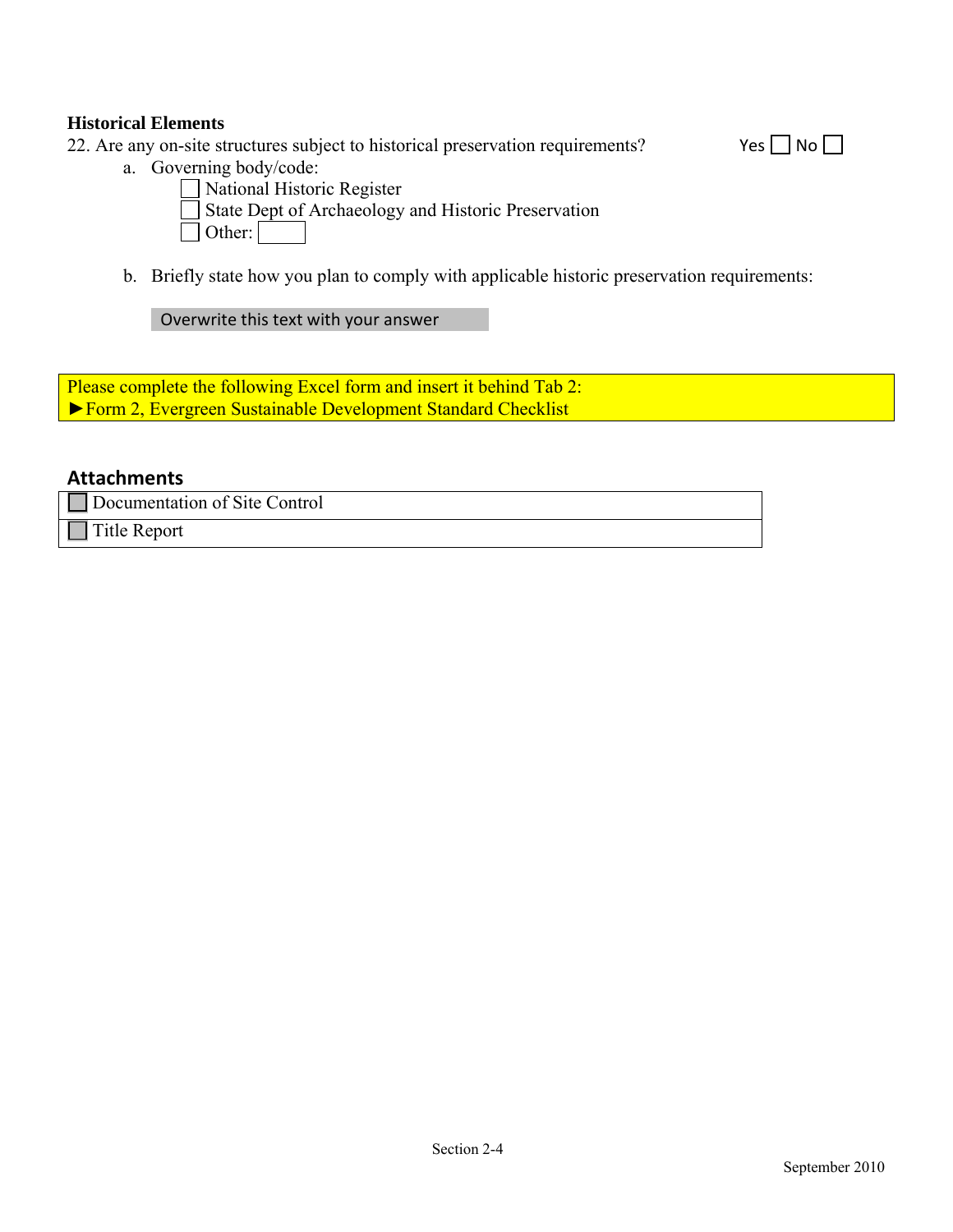## SECTION 3 NEED & POPULATIONS SERVED

#### **Population Narrative**

1. Describe the target population to be served.

### **Special Needs**

2. Will this project serve Special Needs populations?

|  | חצו |  |
|--|-----|--|

3. Special Needs Populations to be served (Check all that apply).

| Developmentally Disabled             |
|--------------------------------------|
| <b>HIV/AIDS</b>                      |
| Domestic Violence                    |
| Substance Abuse                      |
| Chronically Mentally Ill             |
| <b>Physically Disabled</b>           |
| Youth Under 18                       |
| Youth 18-24                          |
| Frail Elderly                        |
| Veteran                              |
| Other Special Needs (please explain) |

- 4. If Special Needs Populations will be served, will the project require licensing? Yes  $\Box$  No  $\Box$ 
	- a. Current status of license  $\Box$  Approved

| $  \sim$ $\sim$ $\sim$ $\sim$ $\sim$ $\sim$ |                                                                   |
|---------------------------------------------|-------------------------------------------------------------------|
|                                             | $\Box$ Pending approval. Date license approval expected: 1/1/2001 |
| $\Box$ Other (please explain)               |                                                                   |

- 5. Is your organization working with a referral service entity on this project? Yes  $\Box$  No  $\Box$
- 6. State the name of the referral entity:
- 7. If a working arrangement with a referral service entity has not been established, briefly state why not.

### Overwrite this text with your answer

#### **Homeless**

| 8. Will this project serve homeless individuals and/or families? | Yes $\Box$ No $\Box$ |
|------------------------------------------------------------------|----------------------|
|                                                                  |                      |

- 9. Does your organization and/or your partnering service provider currently  $Yes \cap No \cap$ participate in your local Homeless Management Information System?
	- a. If not, when do you expect to begin?  $|1/1/2001|$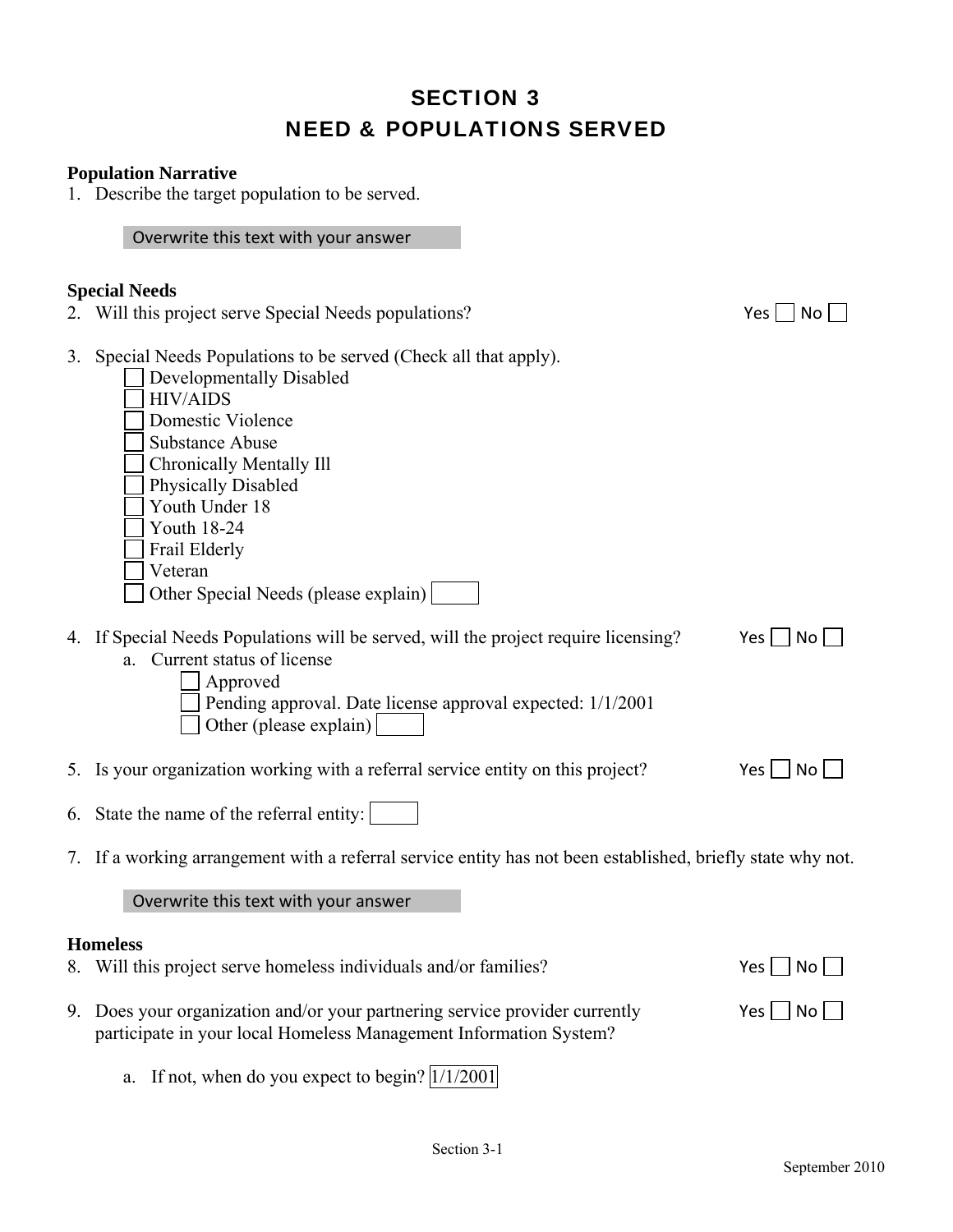#### **Services**

10. Will this project provide services (e.g. Child Care, Case Management, Yes  $\Box$  No  $\Box$ Transportation)?

*If yes, you must complete the Services portion of this Application (Tab 10: Section 10 and Forms 10A & 10B)* 

### **Form of Housing**

11. Describe how the proposed housing units will meet the needs of the targeted population(s) (individual/family apartments, shared housing, etc.):

Overwrite this text with your answer

### **Community Priorities**

12. Does this project meet the objectives of any of the local, state or federal plans listed below? (check all that apply)

Consolidated Plan

10 Year Plan to End Homelessness

Regional Support Network (RSN)

Comprehensive plan/Housing element

- Other:
- 13. Please list the ways in which your project will meet the plan(s) checked. If none of the plans apply, describe how your project will fulfill a perceived need for affordable housing in the community. Be specific.

Overwrite this text with your answer

## **Market Study**

14. Is a market study required for this project?<sup>[2](#page-12-0)</sup>

Yes  $\neg$  No  $\neg$ 

- 15. If a market study is required, provide the information requested below:
	- a. Date of Market Study  $1/1/2001$
	- b. Absorption Rate Page Number in Market Study: c. Capture Rate Page Number in Market Study: d. Vacancy Rate | Page Number in Market Study:

<span id="page-12-0"></span><sup>&</sup>lt;sup>2</sup> A market study is required for all LIHTC projects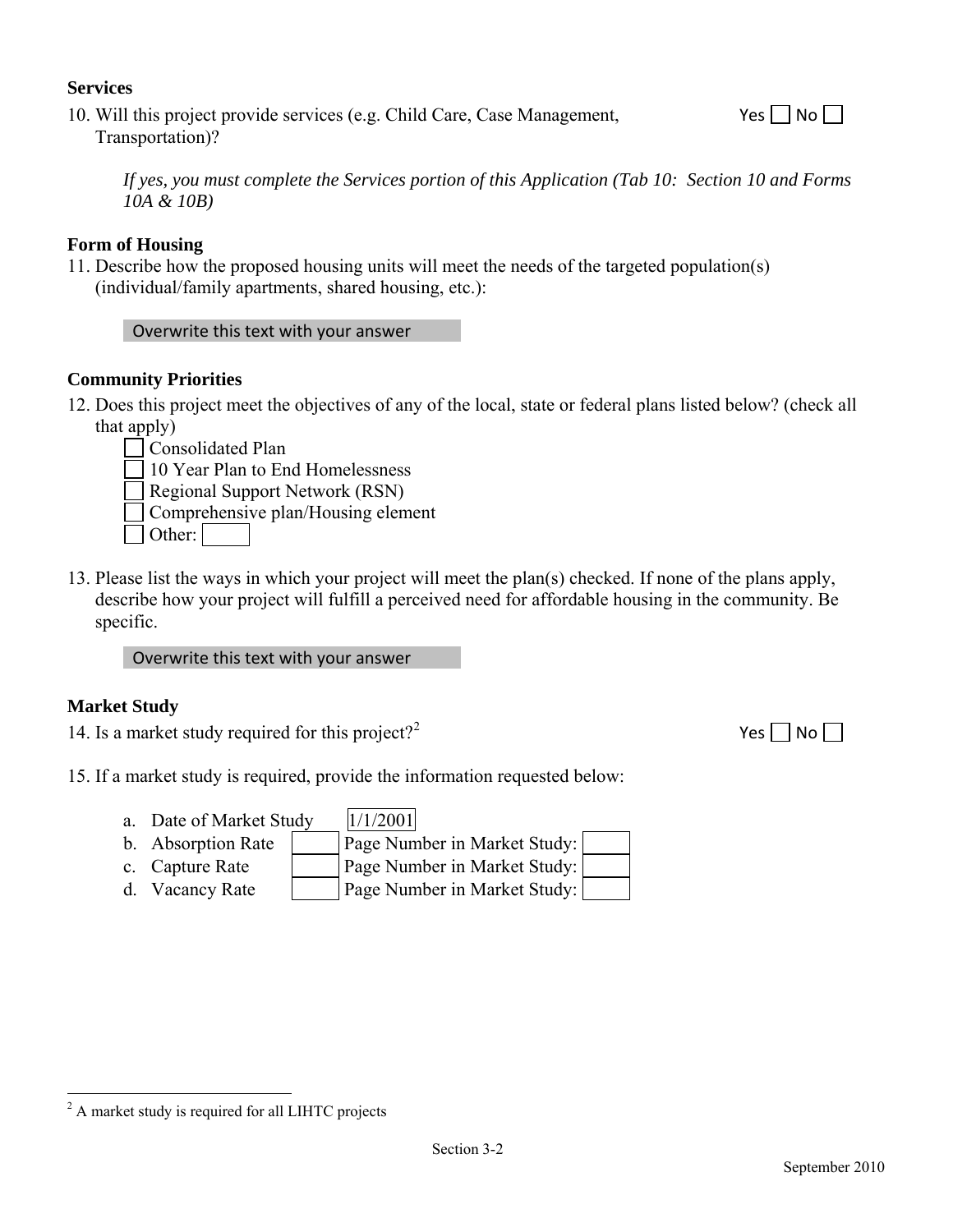16. Complete the following table using data provided in your market study:

| <b>Bedrooms</b><br><i>(indicate number)</i><br>of bedrooms and<br>square footage<br>in each unit size) | <b>Income Level</b><br><i>(indicate income)</i><br>level for each unit<br>size) | <b>Proposed</b><br><b>Rents</b> in<br><b>Project by</b><br><b>Unit Size</b> | <b>Maximum</b><br><b>Allowable</b><br><b>Restricted</b><br><b>Rents</b> | <b>Unrestricted</b><br><b>Market</b><br><b>Rents</b> | <b>Achievable</b><br><b>Restricted</b><br><b>Rents</b> |
|--------------------------------------------------------------------------------------------------------|---------------------------------------------------------------------------------|-----------------------------------------------------------------------------|-------------------------------------------------------------------------|------------------------------------------------------|--------------------------------------------------------|
|                                                                                                        |                                                                                 |                                                                             |                                                                         |                                                      |                                                        |
|                                                                                                        |                                                                                 |                                                                             |                                                                         |                                                      |                                                        |
|                                                                                                        |                                                                                 |                                                                             |                                                                         |                                                      |                                                        |

17. Please explain how the project rents have been determined.

## Overwrite this text with your answer

## **Attachments**

| Market Study                                                   |
|----------------------------------------------------------------|
| Consistency with Consolidated Plan Letter                      |
| Consistency with local 10-Year Plan to End Homelessness letter |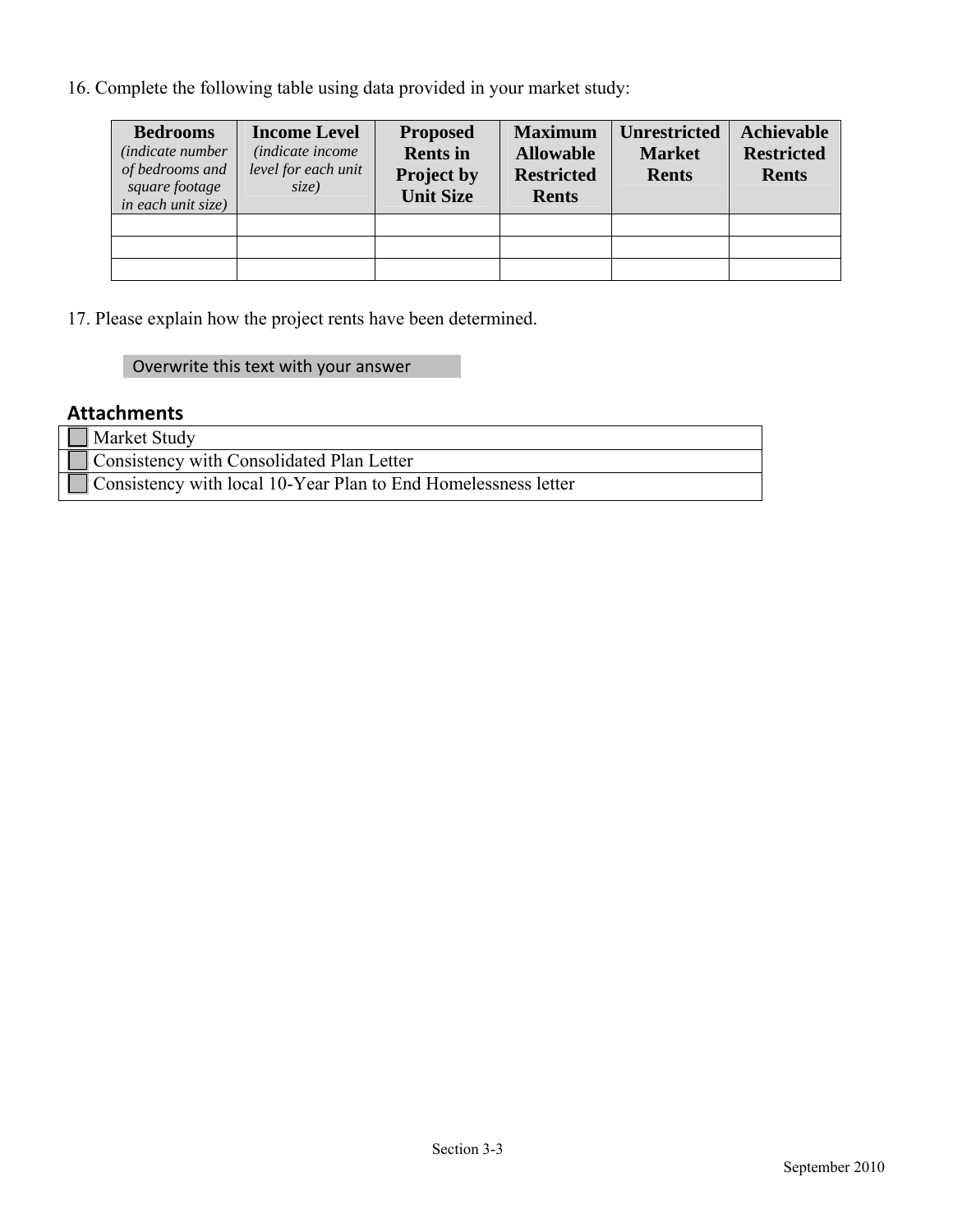| 6. Is there a local government entity that has jurisdiction over tenant<br>relocation issues? |
|-----------------------------------------------------------------------------------------------|
| 7. Has the entity approved the plan?                                                          |

| 7. Has the entity approved the plan?                                                                                 | Yes l<br>No l |
|----------------------------------------------------------------------------------------------------------------------|---------------|
| 8. Have you provided notices to the tenants indicating the type of displacement<br>and benefits provided to tenants? | Yes    No     |
| 9. Have you identified replacement or temporary units for those who will<br>be displaced?                            | Yes    No     |
| 10. Have you determined the tenants' relocation benefits?                                                            | Yes     No    |
| Residential<br>11. How many tenants will need to be relocated in this project?                                       | Commercial    |

|    | Secuolitua del (II HONIE di CDBO funded)<br>Washington State Department of Transportation<br>Other (please specify): |                 |
|----|----------------------------------------------------------------------------------------------------------------------|-----------------|
|    | 6. Is there a local government entity that has jurisdiction over tenant<br>relocation issues?                        | Yes  <br>No L   |
|    | 7. Has the entity approved the plan?                                                                                 | Yes  <br>No     |
|    | 8. Have you provided notices to the tenants indicating the type of displacement<br>and benefits provided to tenants? | $No$    <br>Yes |
| 9. | Have you identified replacement or temporary units for those who will<br>be displaced?                               | Yes l<br>No     |
|    | 10. Have you determined the tenants' relocation benefits?                                                            | Yes l<br>No     |
|    | Residential<br>11. How many tenants will need to be relocated in this project?                                       | Commercial      |
|    | Please complete the following Excel form and insert it behind Tab 4:                                                 |                 |

3. Explain the income verification process and the strategy for addressing any current residents who are not eligible to remain in the building.

SECTION 4

Overwrite this text with your answer

## **Type of Relocation**

| Commercial tenant relocation?                                                                   | Permanent Temporary None |
|-------------------------------------------------------------------------------------------------|--------------------------|
| 5. What requirements or guidelines govern your relocation plan? ( <i>check all applicable</i> ) |                          |
| Uniform Relocation Act                                                                          |                          |
| $\Box$ Section 104 [d] (if HOME or CDBG funded)                                                 |                          |
| Washington State Department of Transportation                                                   |                          |
| $\Box$ Other (plasse specify):                                                                  |                          |

4. Will this project involve: Residential tenant relocation? Permanent  $\Box$  Temporary  $\Box$  None [

| 1. Does this project involve the acquisition of existing multi-family housing? | $Yes \mid \mid No$ |  |
|--------------------------------------------------------------------------------|--------------------|--|
| (If no, skip to Section 5)                                                     |                    |  |

|  | <b>RELOCATION</b> |  |
|--|-------------------|--|
|  |                   |  |

**Attachments**

► Form 4, Relocation Budget

| <b>Tenant Relocation Plan</b>                                                         |  |
|---------------------------------------------------------------------------------------|--|
| Samples of notices re: displacement and benefits                                      |  |
| Approval letter from local government agency with jurisdiction over tenant relocation |  |
|                                                                                       |  |

|  | ۸IC، |  |
|--|------|--|
|  |      |  |

| 2. Have existing tenant incomes been verified? | Yes $\Box$ No $\Box$ |
|------------------------------------------------|----------------------|
|                                                |                      |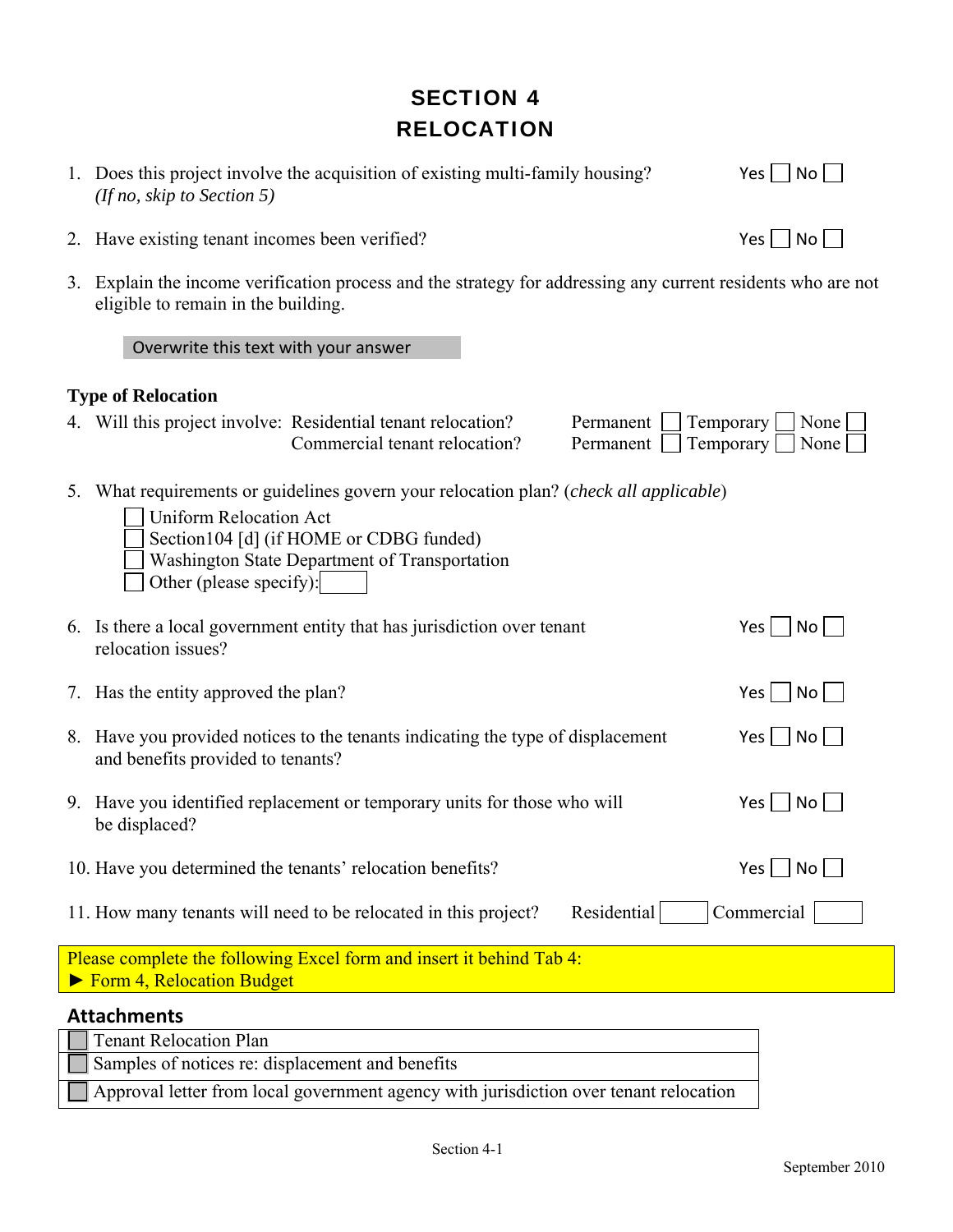## **SECTION 5** PROJECT SCHEDULE

Please complete the following Excel form and insert it behind Tab 5: ► Form 5, Project Schedule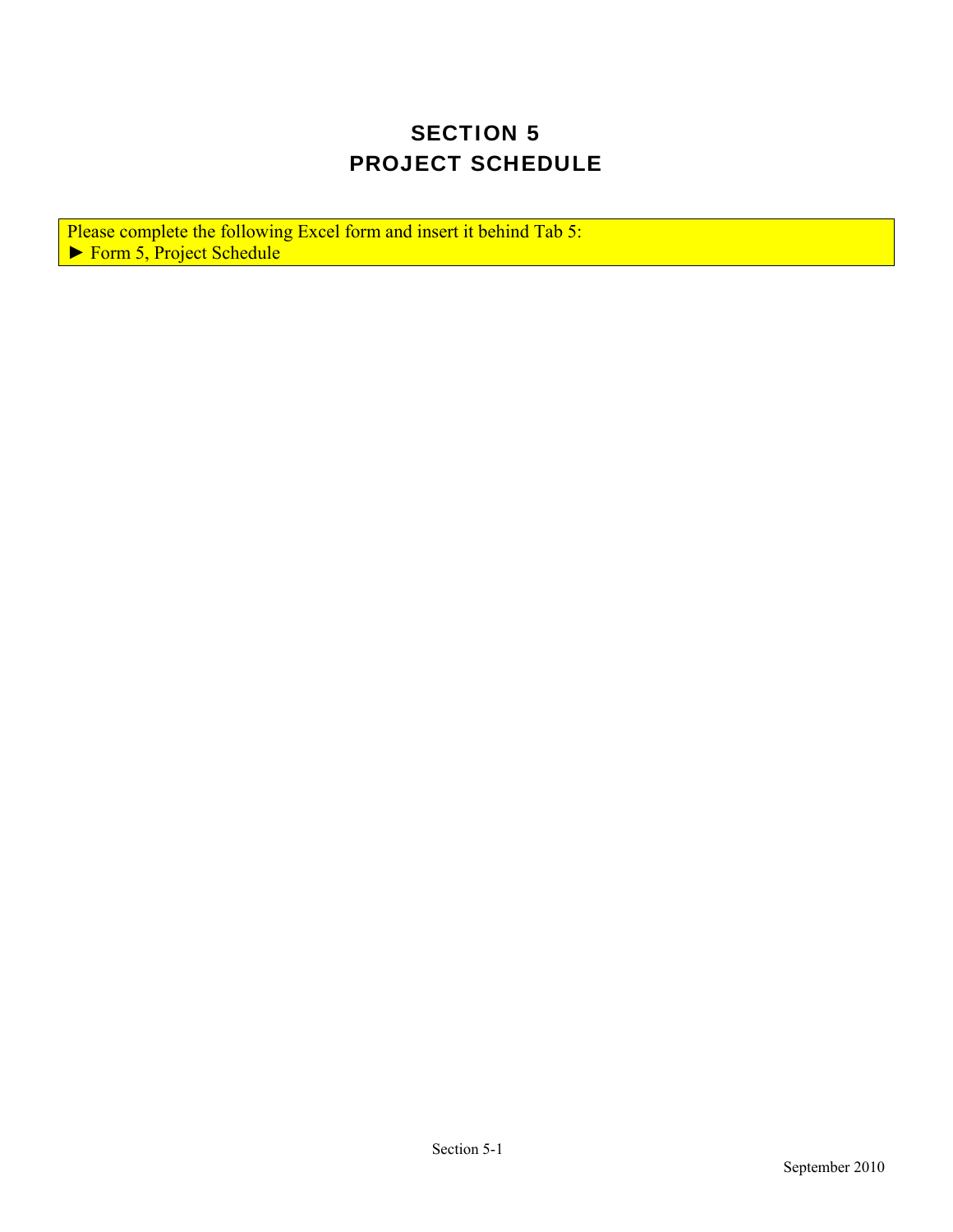## SECTION 6 DEVELOPMENT BUDGET

- Please complete the following Excel forms and insert them behind Tab 6:
- ►Form 6A, Residential Development Budget
- ►Form 6B, Non-Residential Development Budget
- ►Form 6C, Development Budget Narrative
- ►Form 6D, LIHTC Budget
- ► Form 6E, LIHTC Calculation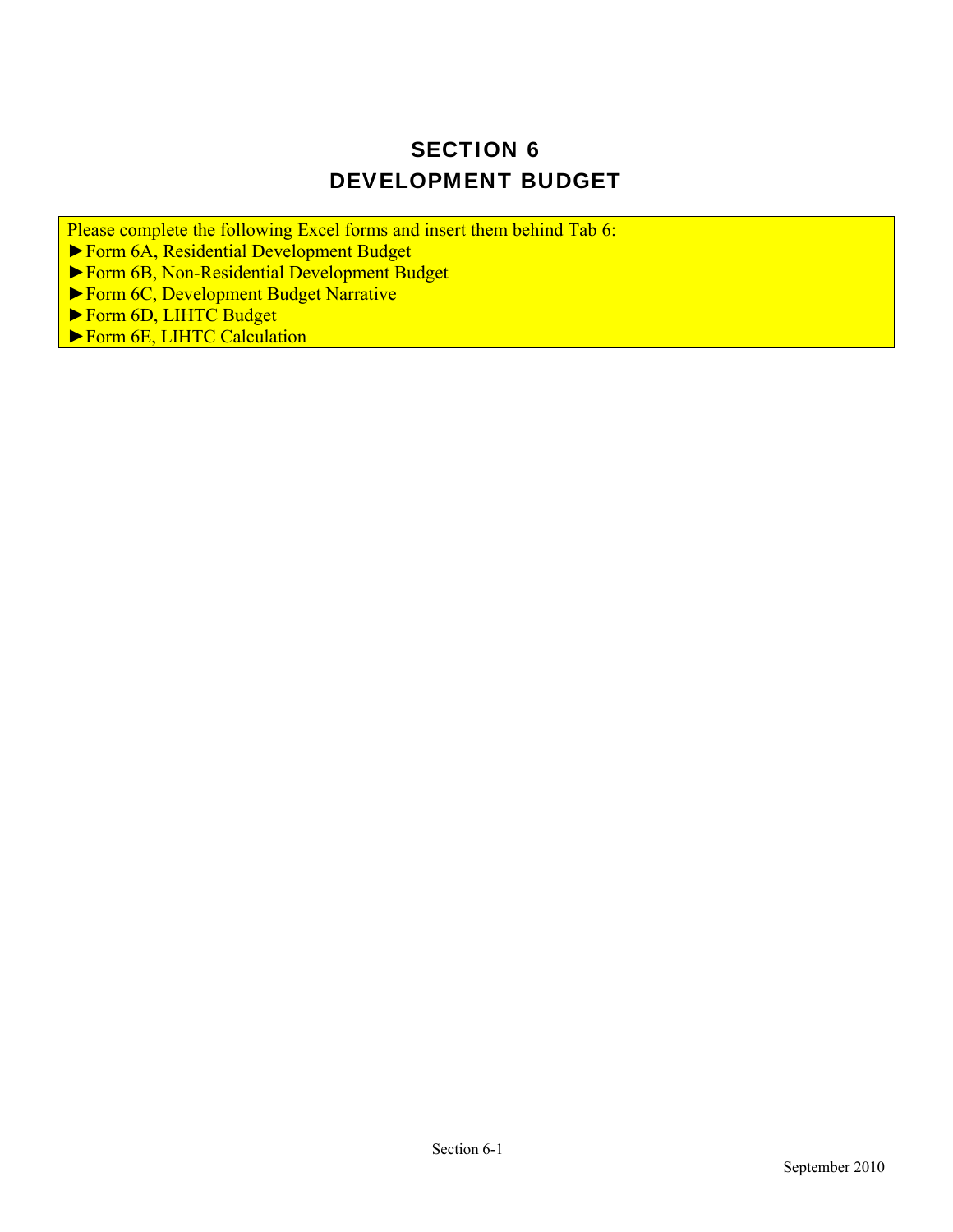## SECTION 7 PROJECT FINANCING

## **UNIQUE FINANCING CIRCUMSTANCES**

1. Please describe any unique financing details or structures as they pertain to this project.

Overwrite this text with your answer

Please complete the following Excel form and insert it behind Tab 7: ► Form 7, Financing Sources

### **Attachments**

| Funding commitment letters                    |  |
|-----------------------------------------------|--|
| Discussion of status of investor negotiations |  |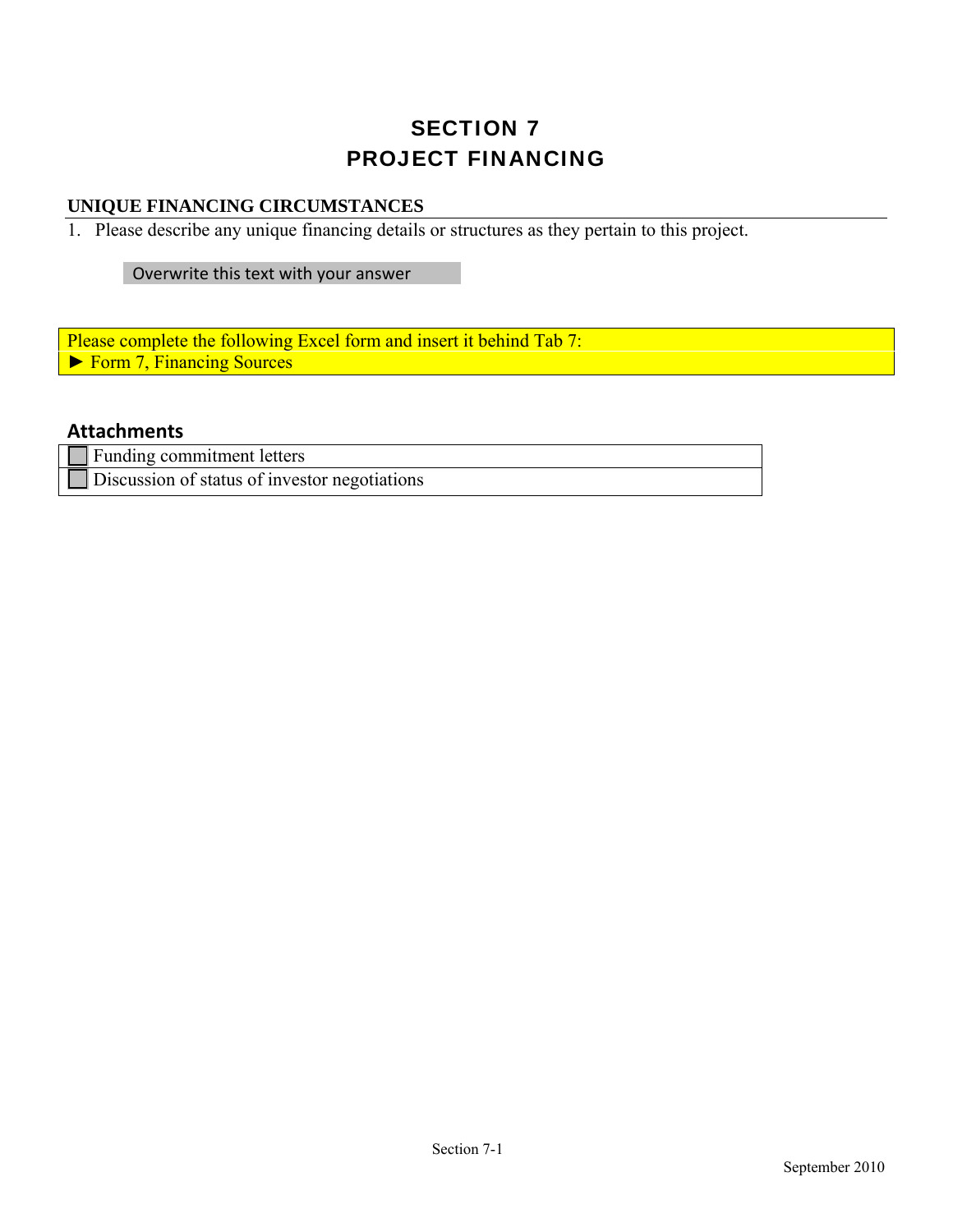## SECTION 8 PROJECT OPERATIONS

Please complete the following Excel forms and insert them behind Tab 8:

- ► Form 8A, Proposed Rents
- ► Form 8B, Operating and Service Sources
- ► Form 8C, Operating Pro Forma
- ► Form 8D, Operating Budget Detail

### **Attachment**

Documentation of utility allowance calculations and schedule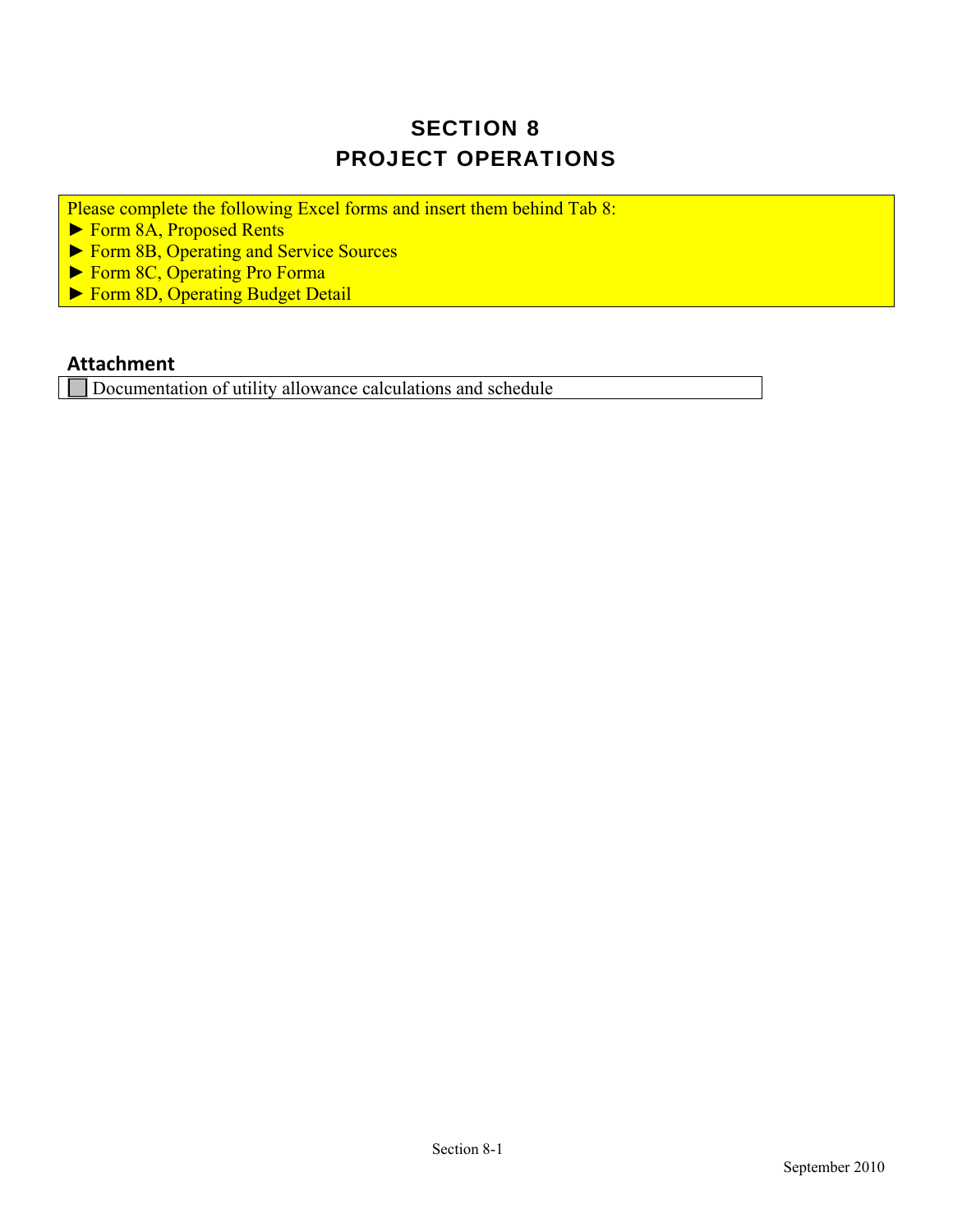## SECTION 9 PROJECT TEAM

#### **GENERAL**

- 1. Indicate the role of the Sponsor in the project. *(check all that apply)* 
	- Ownership Entity
	- Managing Partner or Managing Member
	- Social Service Provider
	- Property Management
	- Sponsoring Organization
	- Developer
	- Other, Describe:
- 2. List by name all projects your organization is submitting an application for in this Round, in order of priority (highest to lowest). State your rationale for this order (e.g., committed funding, local priority population).

| <b>Project Name</b> | <b>Rationale</b> |
|---------------------|------------------|
|                     |                  |
| <u>.</u>            |                  |
|                     |                  |
|                     |                  |

#### **PERSONNEL**

3. List the names of key members of the Sponsor organization's development team, their titles and their years of experience in affordable housing below.

| <b>Name</b> | <b>Title</b><br>(e.g., executive director, project manager.) | <b>Years Experience in</b><br><b>Affordable Housing</b> |
|-------------|--------------------------------------------------------------|---------------------------------------------------------|
|             |                                                              |                                                         |
|             |                                                              |                                                         |
|             |                                                              |                                                         |
|             |                                                              |                                                         |

### **ORGANIZATIONAL HISTORY**

- 4. Has the Sponsor organization developed affordable housing projects Yes  $\Box$  No previously?
- 

- 5. Years Experience 0 Years
- 6. Number of Projects 0 Projects
- 7. Number Units Placed in Service 0 Units
- 8. When was the Sponsor organization last audited?  $|1/1/2001|$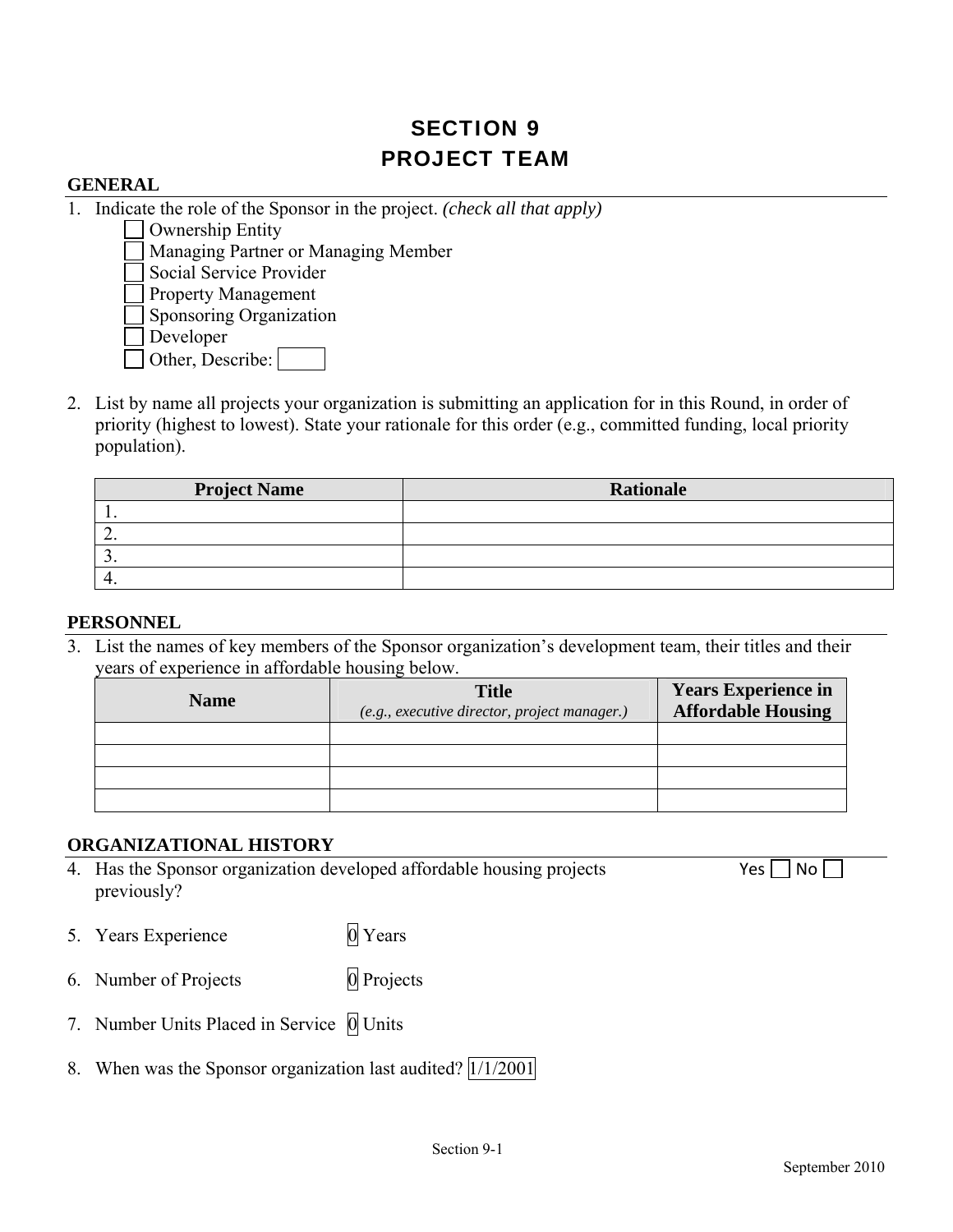- a. Were there any findings?  $Yes \Box No \Box$
- b. Have these findings been resolved?  $Yes \Box No \Box$
- c. If not, what is your plan for resolution? Overwrite this text with your answer
- 9. Is the Sponsor organization currently engaged in any project workouts?  $Yes \cap No \cap$ 
	- a. If yes, please list any projects in workout, and provide a brief summary of the reason for the workout status.<sup>[3](#page-20-0)</sup>

|          | <b>Project Name</b> | <b>Reason for Workout</b> |
|----------|---------------------|---------------------------|
| . .      |                     |                           |
| <u>.</u> |                     |                           |
| J.       |                     |                           |

## **OWNERSHIP ENTITY**

10. What is the legal status of the Ownership Entity for the project?

- Currently Exists
- To Be Formed. Estimated formation date  $\sqrt{1/1/2001}$

## 11. **Ownership Entity**

| Name:                                 |                                |        |           |  |
|---------------------------------------|--------------------------------|--------|-----------|--|
| Address:                              |                                |        |           |  |
| City:                                 |                                | State: | Zip Code: |  |
| Phone:                                | E-mail:                        |        |           |  |
| Fax:                                  | Federal Identification Number: |        |           |  |
| 12. State of Incorporation/Formation: |                                |        |           |  |
| 13. Fiscal Year: Month to Month       |                                |        |           |  |
| 14. Accounting Method of Partnership  |                                |        |           |  |

| Cash    |
|---------|
| Accrual |

 $\overline{a}$ 

15. Individuals/Organizations that Comprise the Ownership Entity (*if known at time of application*):

| <b>Name</b> | <b>Address</b> | <b>Phone</b> | <b>Entity Type</b> | <b>Federal ID#</b> | % Ownership |
|-------------|----------------|--------------|--------------------|--------------------|-------------|
|             |                |              |                    |                    |             |
|             |                |              |                    |                    |             |
|             |                |              |                    |                    |             |

<span id="page-20-0"></span><sup>&</sup>lt;sup>3</sup> If under contract with HTF, please provide the contract number.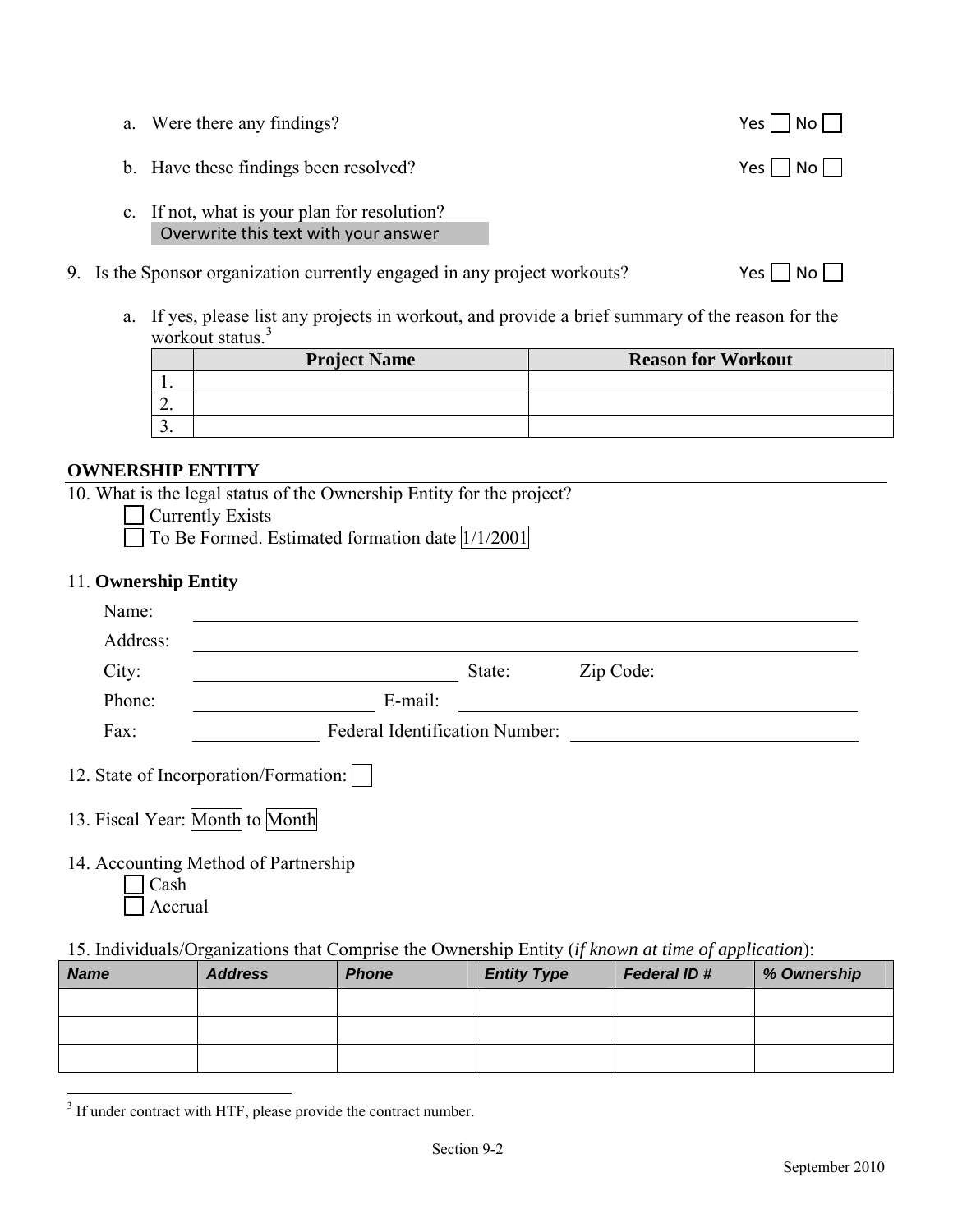16. If the ownership entity and project Sponsor are or will be different entities, describe the relationship and role of each during and following project development

Overwrite this text with your answer

- 17. Is the relationship between the ownership entity and Sponsor expected to  $\triangleright$  Yes  $\square$  No  $\square$ change over time?
- 

a. How will the relationship change?

Overwrite this text with your answer

### **PROPERTY MANAGEMENT**

18. Briefly summarize the management plan for this project. Be sure to address facility maintenance, on-site management, and services provided:

Overwrite this text with your answer

19. Explain your marketing strategy and the tenant selection process, including the establishment and management of any waiting lists.

Overwrite this text with your answer

20. Describe your organization's experience with income verification including information collected, required documentation, and third party verifications.

Overwrite this text with your answer

21. Will management be provided on site?  $Yes \Box No \Box$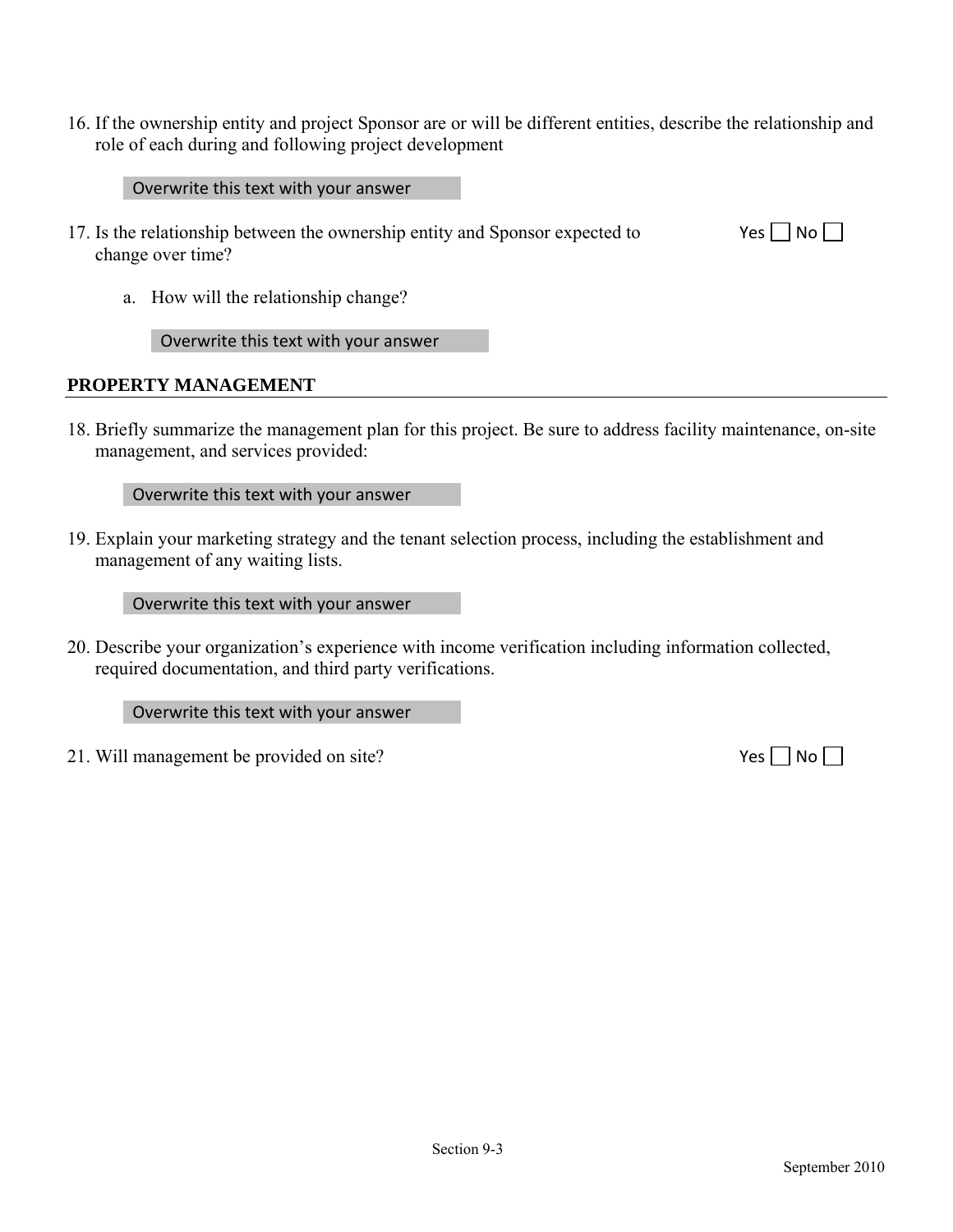- a. If yes, form of management:
	- Resident Manager(s) Number of units: Management office (Business Hours Only)
	- Management office (24 hr)
	- Other, Describe:
- b. If no, describe your service area and how this project fits within your organization's capacity.

### Overwrite this text with your answer

22. List the names of key property management staff, their titles and their years of experience in affordable housing.

| <b>Name</b> | <b>Title</b><br>(e.g., project manager, intake staff) | <b>Years Experience in</b><br><b>Affordable Housing</b> |
|-------------|-------------------------------------------------------|---------------------------------------------------------|
|             |                                                       |                                                         |
|             |                                                       |                                                         |
|             |                                                       |                                                         |

- Please complete the following Excel forms and insert them behind Tab 9:
- ►Form 9A, Contact List
- ►Form 9B, Sponsor Experience
- ►Form 9C, Dev Consultant Exp
- ►Form 9D, Property Manager Experience

### **Attachments**

| Development consultant agreement                                                          |  |
|-------------------------------------------------------------------------------------------|--|
| Signed board resolution authorizing application submittal (if applicable)                 |  |
| Secretary of State certification of existence (RCW 24.03)                                 |  |
| The following are required if your organization did not receive a public funding award in |  |
| the preceding year or there have been changes in staffing/status                          |  |
| Board Composition list (if applicable)                                                    |  |
| Resumes of development team members                                                       |  |
| $\Box$ 501(c)3 letter of determination from IRS (if applicable)                           |  |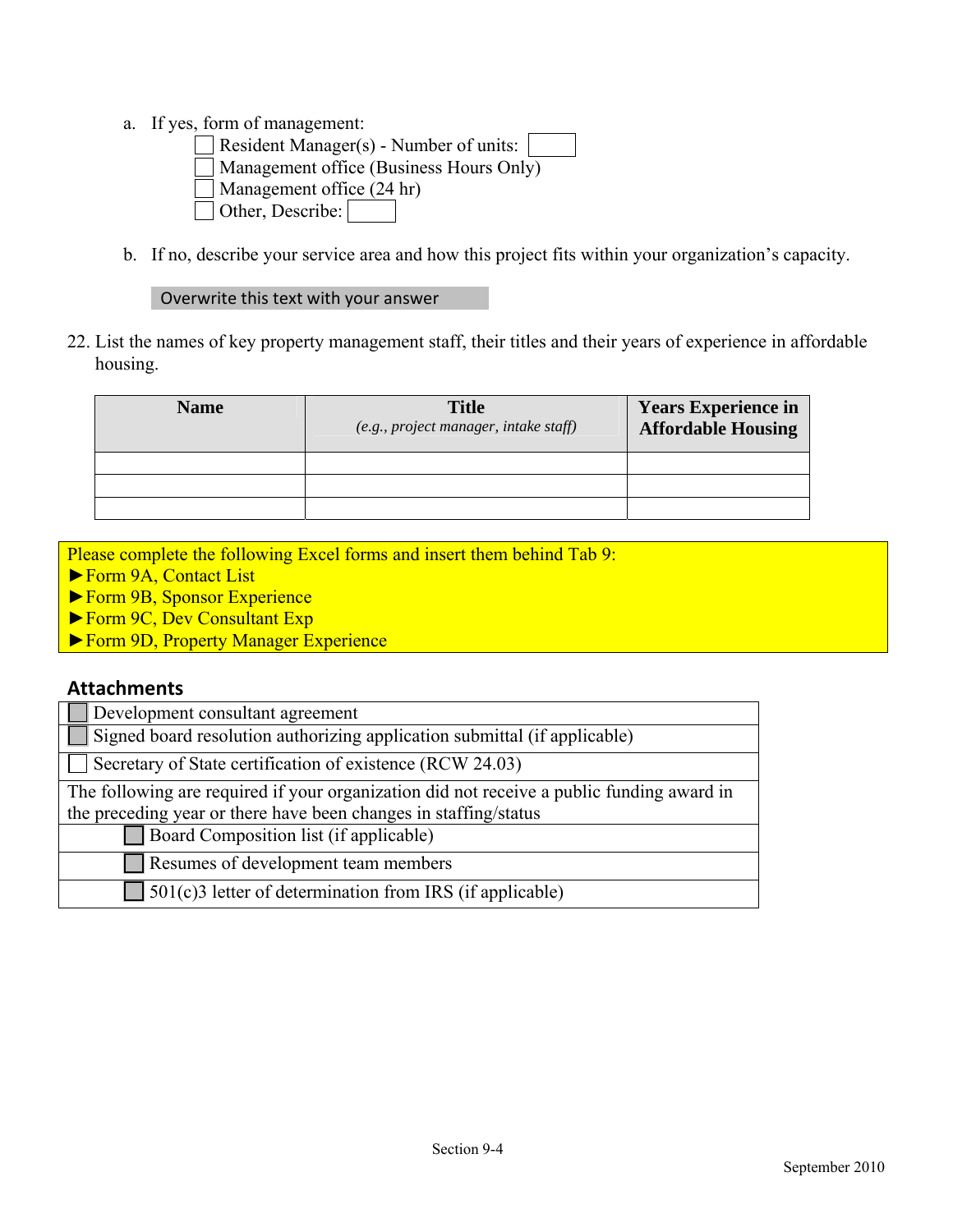## SECTION 10 **SERVICES**

*NOTE: WSHFC DOES NOT REQUIRE SECTION 10 TO BE COMPLETED UNLESS THE PROJECT HAS COMMITTED TO PROVIDING HOMELESS UNITS.* 

## **INTAKE AND TRANSITION**

1. If in Section 3, Question 5 you indicated that your organization is working with a referral agency, describe their focus and service areas:

Overwrite this text with your answer

2. If in Section 3, Question 5 you indicated that your organization is **NOT** working with a referral agency, describe how individuals and families will find out about your program:

#### Overwrite this text with your answer

a. If your organization intends to serve homeless individuals and families, indicate your expected client source (check all that apply): **Streets** Shelters

| Hospitals |
|-----------|
| Jails     |

Other (please explain)

- 3. Specify any imposed time limit on tenancy (i.e. up to 24 months for transitional housing). Months
- 4. Explain how time-limited households will transition into permanent housing.

Overwrite this text with your answer

### **CASE MANAGEMENT & OTHER SERVICES**

5. Describe your case management or services model and how it leads to housing stability and selfsufficiency for the client.

#### Overwrite this text with your answer

6. What are the proposed staffing levels (case manager to household ratio)? Your answer should match the staffing levels proposed in Form 10A.

case managers to households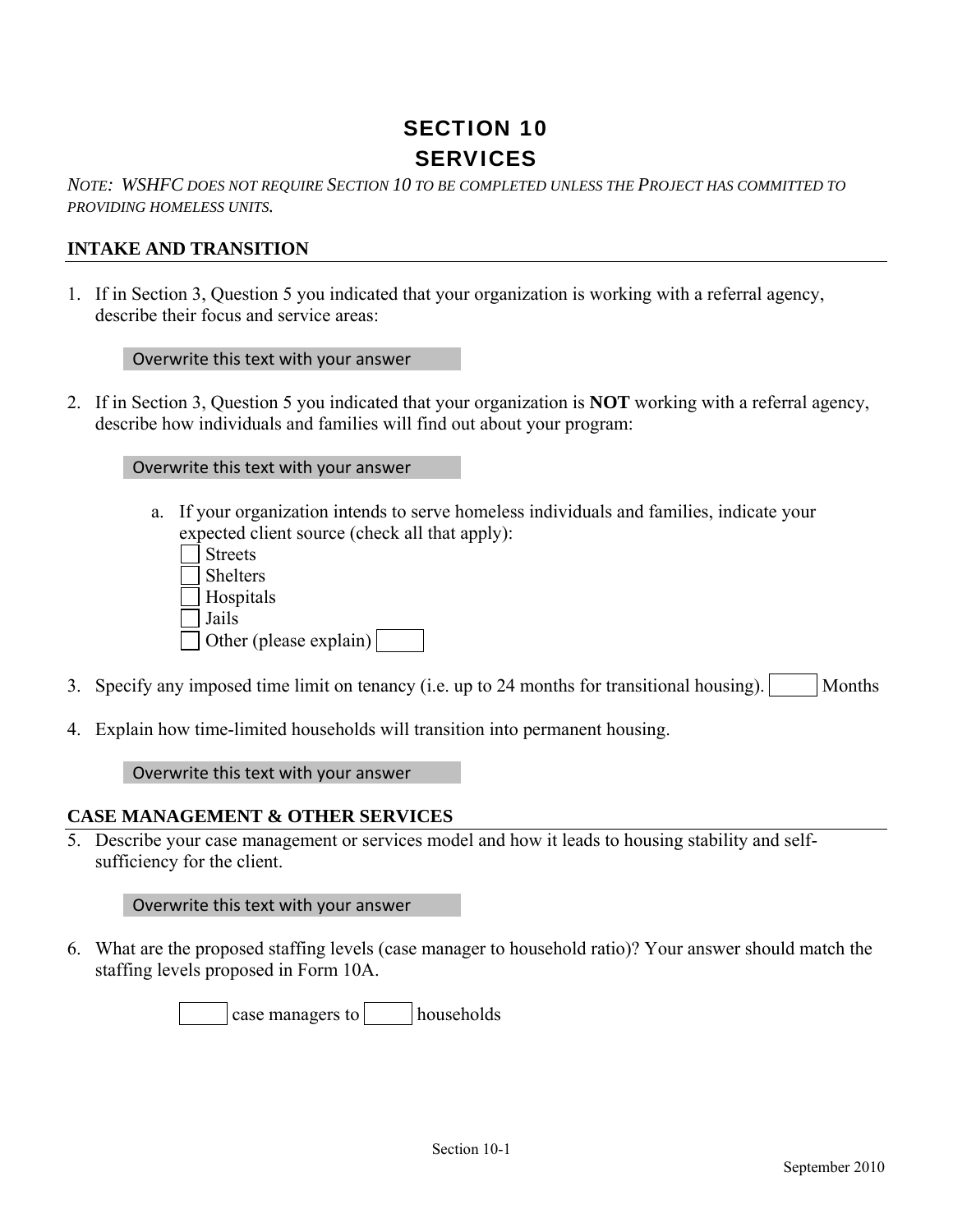7. If services will be provided by another agency, provide the name of the organization that will provide the services, the roles and responsibilities of the agency, and who will be the lead.

| Service Provider | Role/Responsibility | Lead at Service Provider |
|------------------|---------------------|--------------------------|
|                  |                     |                          |
|                  |                     |                          |
|                  |                     |                          |

8. Describe how coordination of services will be handled. Overwrite this text with your answer

## **PROJECT FIT WITH AGENCY MISSION**

9. Briefly describe how this project fits the Sponsor's mission and that of any project partner's mission.

Overwrite this text with your answer

10. Describe your property management experience, or that of your proposed property manager entity, as it relates to working with the proposed population.

Overwrite this text with your answer

### **CULTURAL COMPETENCY**

11. Explain how your organization will provide culturally competent services that meet the needs of the proposed population.

Overwrite this text with your answer

12. Describe how your organization's staff and board reflect the population that will be served, and how your organization is working to broaden staff and board diversity and knowledge around cultural competency.

Overwrite this text with your answer

- Please complete the following Excel forms, and insert them behind Tab 10:
- ► Form 10A, Service Personnel Budget
- ► Form 10B, Total Service Budget

## **Attachments**

| Memorandum of Understanding         |  |
|-------------------------------------|--|
| Services funding commitment letters |  |